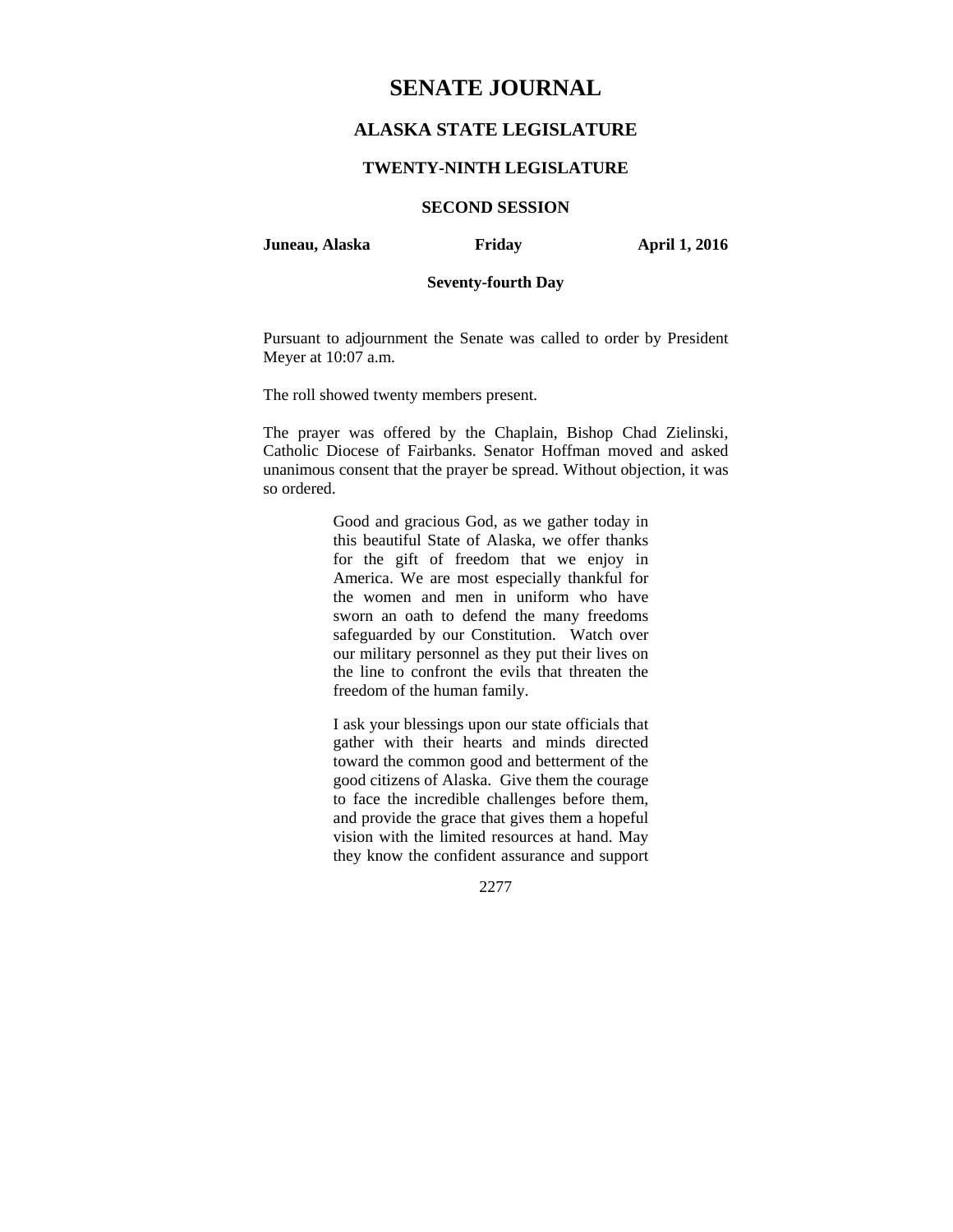of good hearted Alaskans who have made and will make sacrifices for the greater good and continued success of this great state. In your most Holy Name I pray. Amen!

Senator Giessel led the Senate in the Pledge of Allegiance.

### **Certification**

Senator Coghill moved and asked unanimous consent that the journals for the seventy-second and seventy-third legislative days be approved as certified by the Secretary. Without objection, it was so ordered.

### **Messages from the House**

Messages dated March 30 and March 31 were read stating the House passed and transmitted for consideration:

### **First Reading and Reference of House Bills**

### **HB 77**

CS FOR HOUSE BILL NO. 77(FIN) BY THE HOUSE FINANCE COMMITTEE, entitled:

> "An Act relating to training regarding disabilities for police officers, probation officers, parole officers, correctional officers, and village public safety officers; relating to guidelines for drivers when encountering or being stopped by a peace officer; relating to driver's license examinations; and relating to a voluntary disability designation on a state identification card and a driver's license."

was read the first time and referred to the State Affairs and Finance Committees.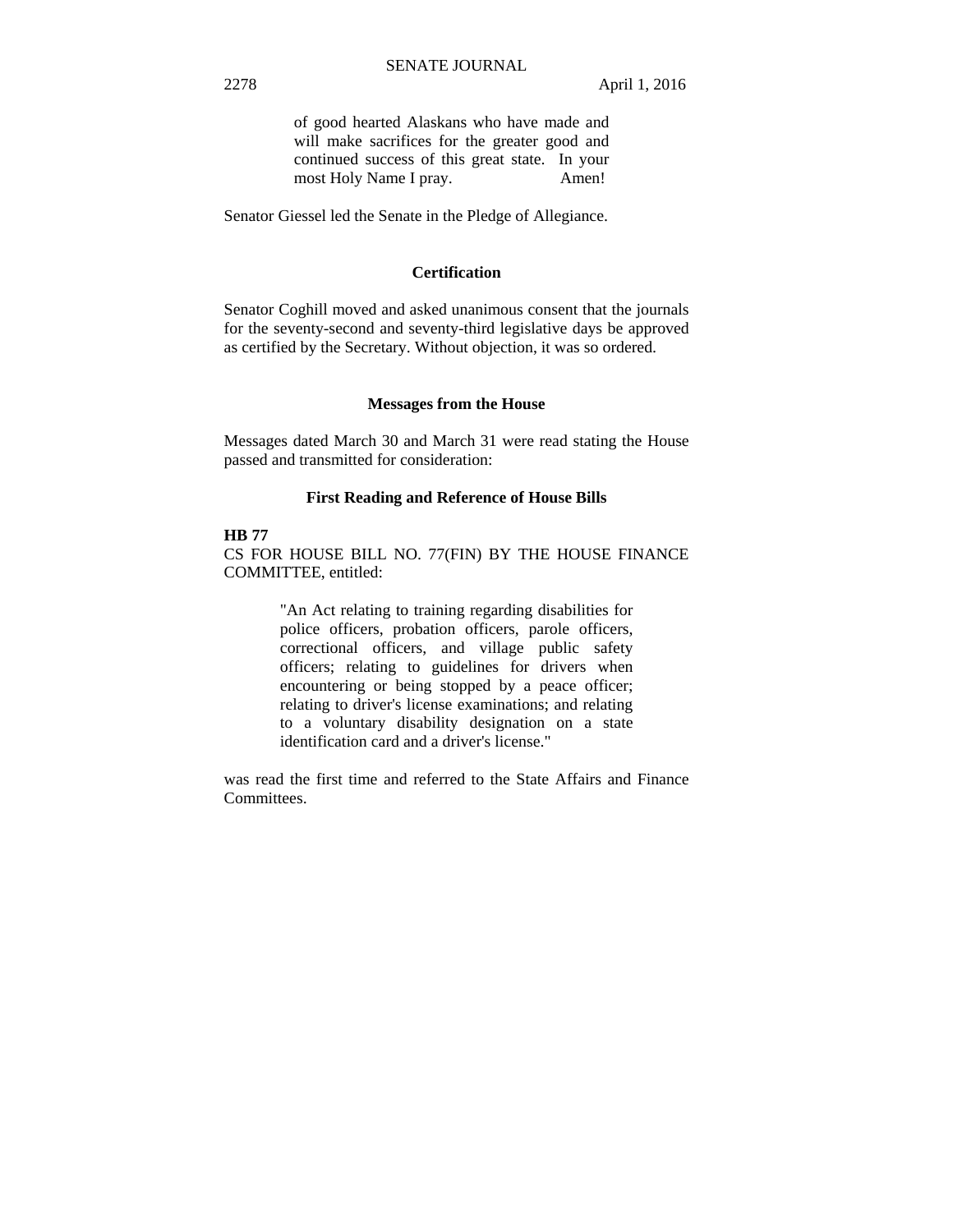### **HB 305**

CS FOR HOUSE BILL NO. 305(EDC) BY THE HOUSE EDUCATION COMMITTEE, entitled:

> "An Act relating to an exemption from the regulation of postsecondary educational institutions."

was read the first time and referred to the Labor and Commerce Committee.

### **HB 324**

CS FOR HOUSE BILL NO. 324(STA) BY THE HOUSE STATE AFFAIRS COMMITTEE, entitled:

> "An Act relating to the Violent Crimes Compensation Board."

was read the first time and referred to the State Affairs Committee.

### **Communications**

The following report is on file in the Office of the Secretary of the Senate:

Legislative Affairs Agency Alaska Legislature 2015 Salary and Business Expense Report in accordance with AS 24.10.120

### **Standing Committee Reports**

Report dated March 30 was read stating:

In accordance with AS 39.05.080, the Resources Committee reviewed the following and recommends the appointment be forwarded to a joint session for consideration: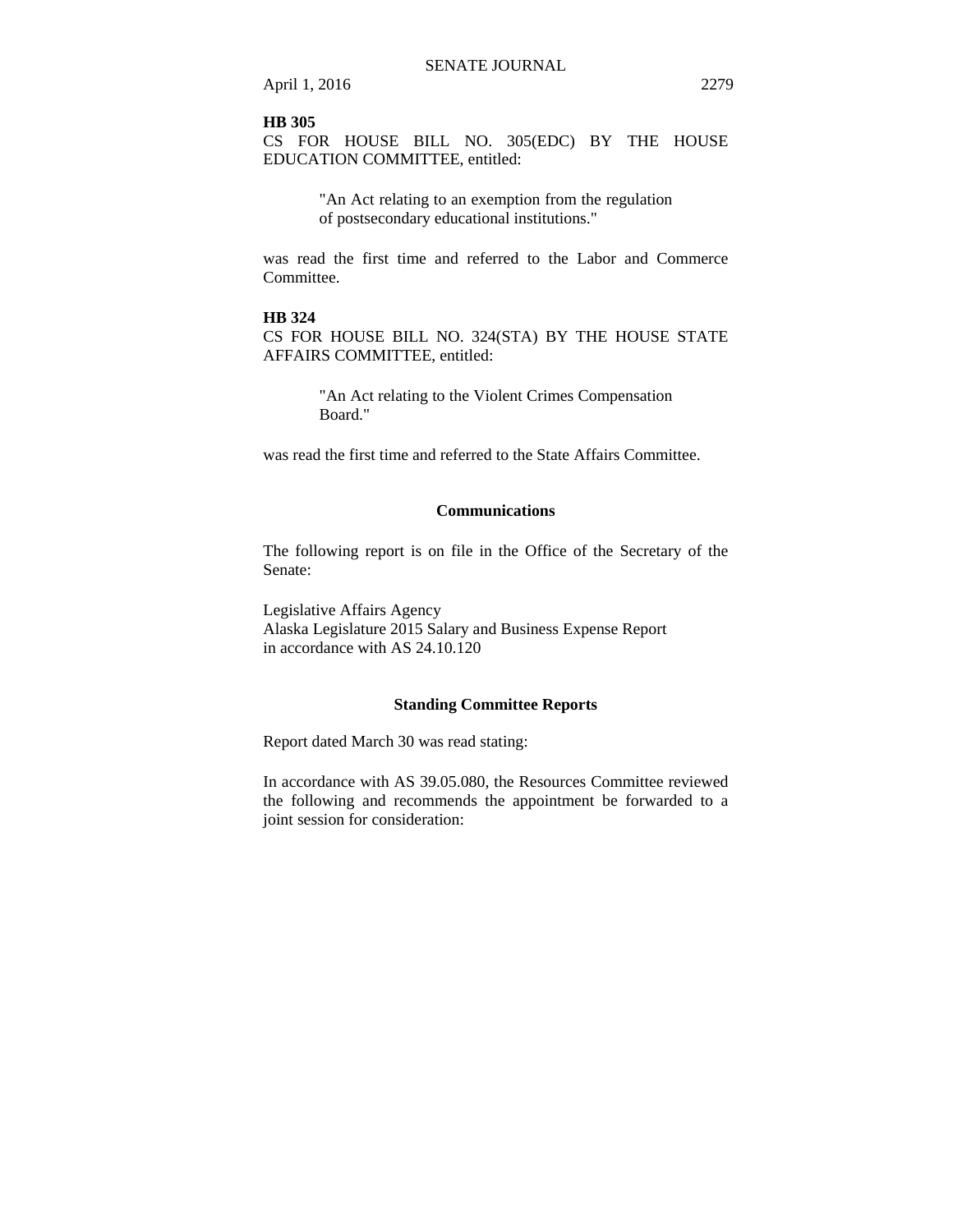**Alaska Gasline Development Corporation Board of Directors**  Dave Cruz – Palmer

This does not reflect an intent by any of the members to vote for or against the confirmation of the individual during any further sessions.

Signing the report: Senator Giessel, Chair; Senators Costello, Wielechowski, Coghill, Micciche, Stedman, Stoltze.

Report dated March 31 was read stating:

In accordance with AS 39.05.080, the Finance Committee reviewed the following and recommends the appointments be forwarded to a joint session for consideration:

# **Alaska Mental Health Trust Authority Board of Trustees**

Laraine Derr – Juneau Jerome Selby – Kodiak

This does not reflect an intent by any of the members to vote for or against the confirmation of the individuals during any further sessions.

Signing the report: Senators Kelly, MacKinnon, Cochairs; Senators Micciche, Bishop, Dunleavy, Olson, Hoffman.

### **SB 8**

The Judiciary Committee considered SENATE BILL NO. 8 "An Act relating to the regulation and production of industrial hemp" and recommended it be replaced with

> CS FOR SENATE BILL NO. 8(JUD) "An Act relating to industrial hemp; and relating to controlled substances."

Signing do pass: Senator McGuire, Chair; Senators Coghill, Costello.

The following fiscal information was published today: Fiscal Note No. 2, zero, Department of Natural Resources

The bill was referred to the Finance Committee.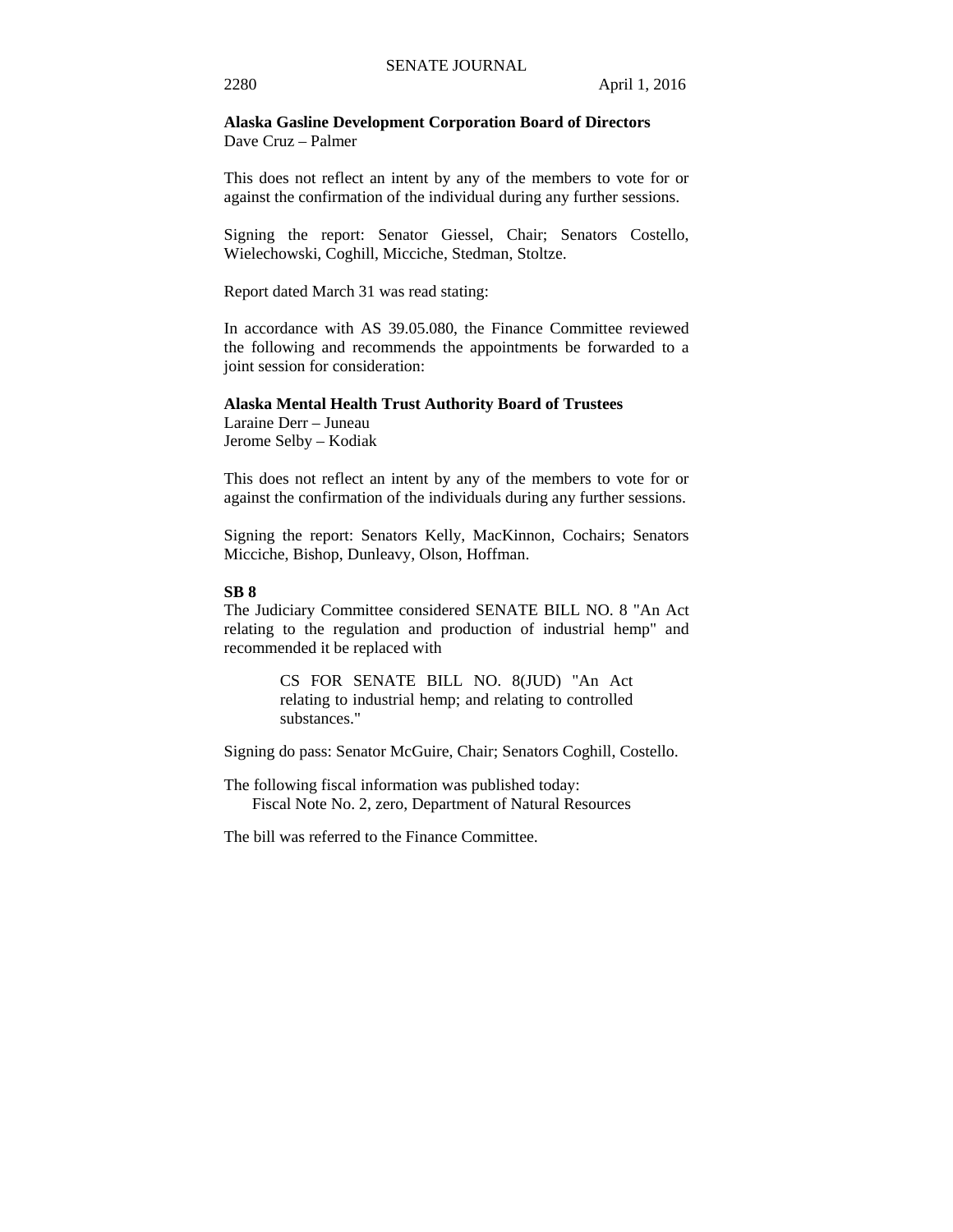April 1, 2016 2281

### **SB 103**

The Judiciary Committee considered SPONSOR SUBSTITUTE FOR SENATE BILL NO. 103 "An Act relating to school boards; relating to approval of educational programs at residential psychiatric treatment centers; providing for funding of educational services for students in residential psychiatric treatment centers; and providing for an effective date" and recommended it be replaced with

> CS FOR SPONSOR SUBSTITUTE FOR SENATE BILL NO. 103(JUD) "An Act relating to school districts; relating to school boards; relating to approval of educational programs at residential psychiatric treatment centers; providing for funding of educational services for students in residential psychiatric treatment centers; and providing for an effective date."

Signing do pass: Senator McGuire, Chair; Senators Coghill, Micciche. Signing do not pass: Senator Wielechowski. Signing no recommendation: Senator Costello.

The following previously published fiscal information applies: Fiscal Note No. 1, zero, Department of Education and Early Development

The bill was referred to the Rules Committee.

### **SB 113**

The Health and Social Services Committee considered SENATE BILL NO. 113 "An Act relating to prescribing, dispensing, and administering an investigational drug, biological product, or device by physicians for patients who are terminally ill; and providing immunity for persons manufacturing, distributing, or providing investigational drugs, biological products, or devices" and recommended it be replaced with

> CS FOR SENATE BILL NO. 113(HSS) "An Act relating to prescribing, dispensing, and administering an investigational drug, biological product, or device by physicians for patients who are terminally ill;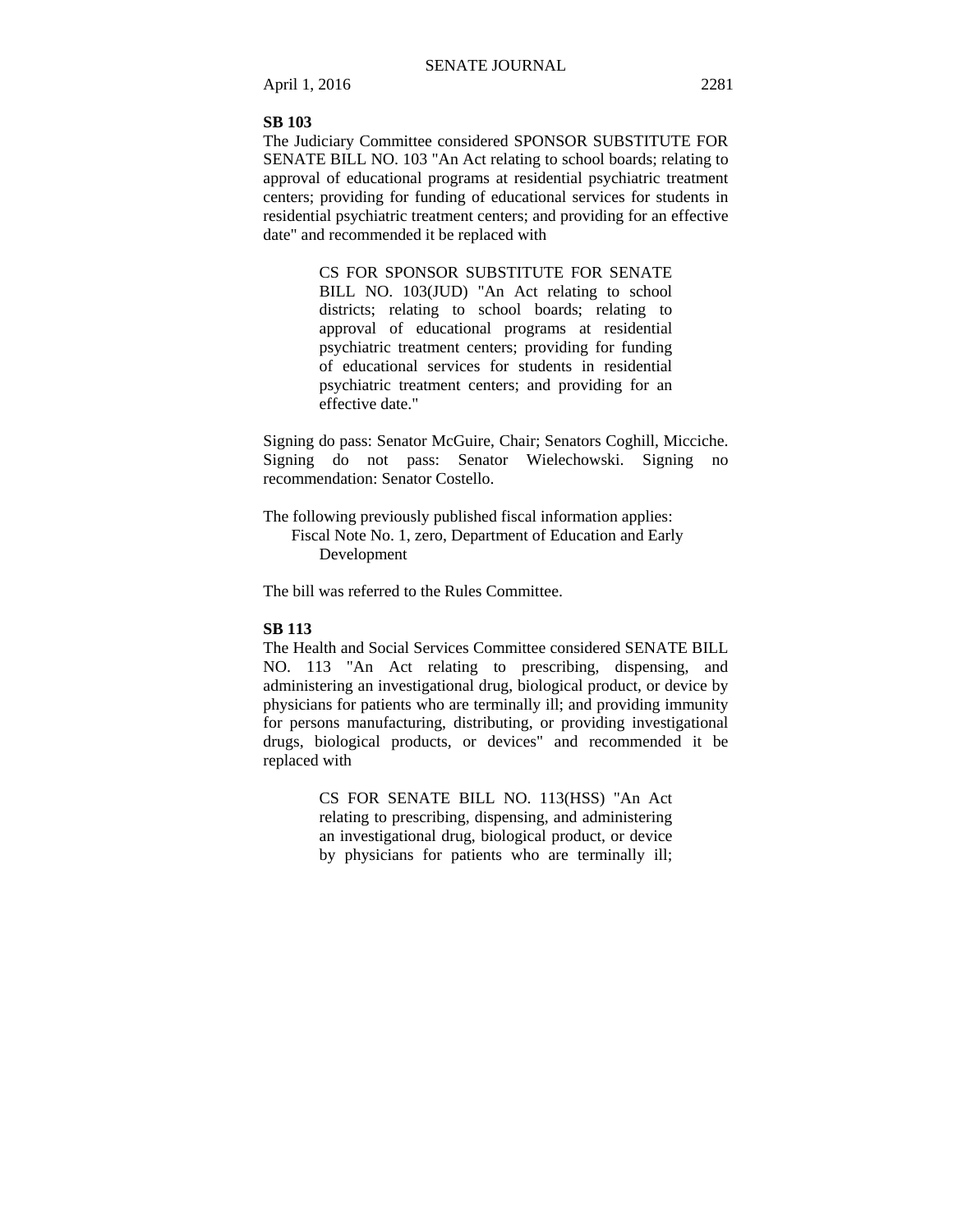providing immunity for persons manufacturing, distributing, or providing investigational drugs, biological products, or devices; and relating to licensed health care facility requirements."

Signing no recommendation: Senator Stedman, Chair; Senator Stoltze. Signing do pass: Senator Ellis.

The following fiscal information was published today: Fiscal Note No. 1, zero, Department of Commerce, Community and Economic Development

The bill was referred to the Judiciary Committee.

### **SB 144**

The State Affairs Committee considered SENATE BILL NO. 144 "An Act relating to relocation assistance for federally assisted projects and programs; and providing for an effective date." Signing do pass: Senator Stoltze, Chair; Senators Coghill, Huggins. Signing no recommendation: Senator Wielechowski.

The following previously published fiscal information applies:

Fiscal Note No. 1, zero, Department of Transportation and Public Facilities

The bill was referred to the Finance Committee.

### **SB 156**

The Health and Social Services Committee considered SENATE BILL NO. 156 "An Act relating to insurance coverage for contraceptives and related services; relating to medical assistance coverage for contraceptives and related services; and providing for an effective date" and recommended it be replaced with

CS FOR SENATE BILL NO. 156(HSS)

Signing do pass: Senator Stedman, Chair; Senator Ellis. Signing no recommendation: Senator Stoltze.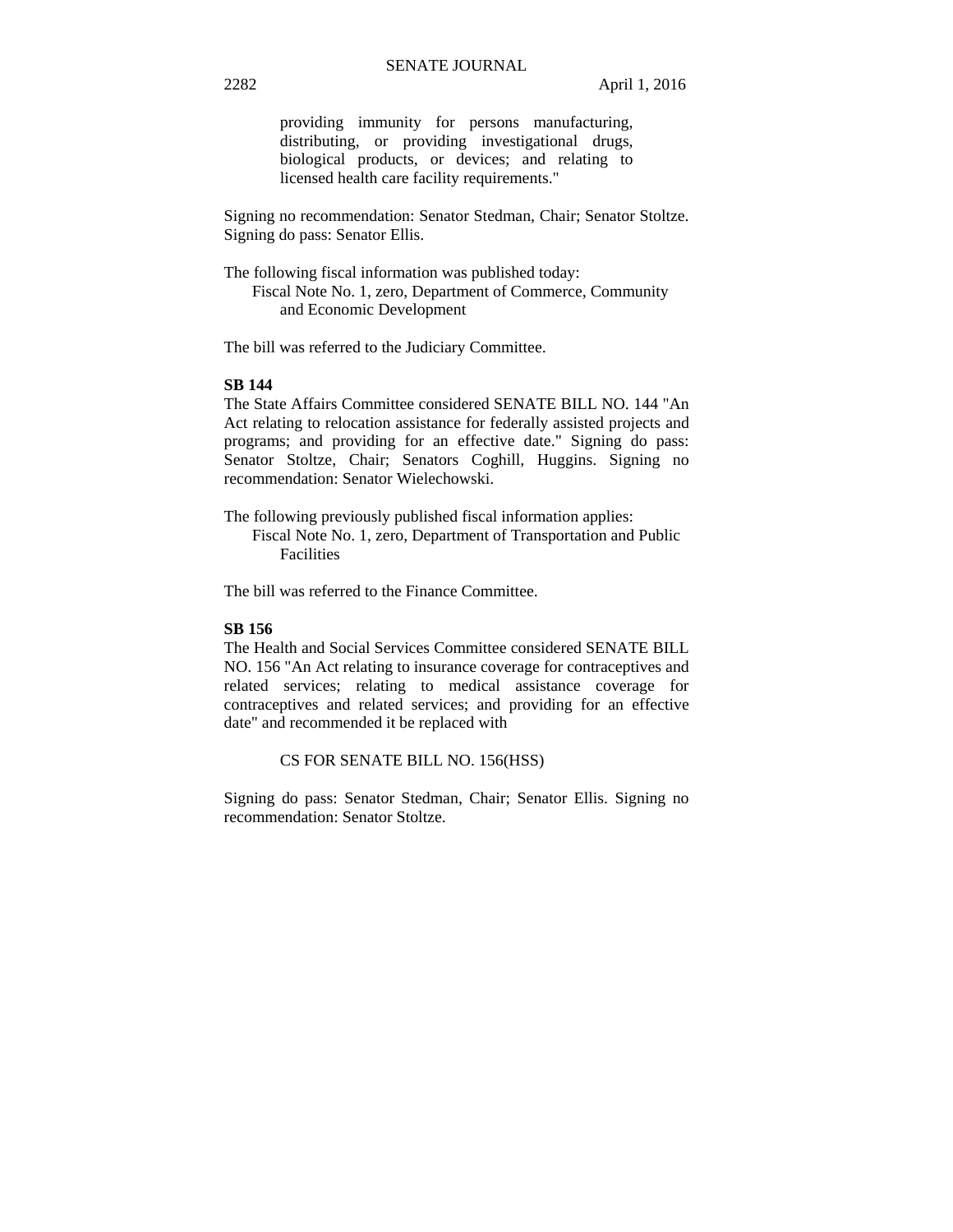The following fiscal information was published today:

Fiscal Note No. 1, zero, Department of Commerce, Community and Economic Development

Fiscal Note No. 2, Department of Health and Social Services

The bill was referred to the Labor and Commerce Committee.

### **SB 165**

The Judiciary Committee considered SENATE BILL NO. 165 "An Act relating to the presence of minors in the licensed premises of manufacturers, wholesalers, and retailers of alcoholic beverages; relating to the Alcoholic Beverage Control Board; relating to the offense of minor consuming; relating to revocation of a driver's license for a minor consuming offense; relating to the effect of the revocation of a driver's license for a minor consuming offense on a motor vehicle liability insurance policy; and amending Rule 17, Alaska Rules of Minor Offense Procedure" and recommended it be replaced with

CS FOR SENATE BILL NO. 165(JUD) "An Act relating to the presence of minors in the licensed premises of manufacturers, wholesalers, and retailers of alcoholic beverages; relating to the Alcoholic Beverage Control Board; relating to background checks for persons applying to operate marijuana establishments; relating to the offense of minor consuming; relating to revocation of a driver's license for a minor consuming offense; relating to the effect of the revocation of a driver's license for a minor consuming offense on a motor vehicle liability insurance policy; and amending Rule 17, Alaska Rules of Minor Offense Procedure."

Signing do pass: Senator McGuire, Chair; Senator Micciche. Signing no recommendation: Senators Coghill, Wielechowski, Costello.

The following fiscal information was published today: Fiscal Note No. 2, zero, Department of Commerce, Community and Economic Development Fiscal Note No. 3, zero, Department of Health and Social Services Fiscal Note No. 4, zero, Alaska Judiciary System

The bill was referred to the Rules Committee.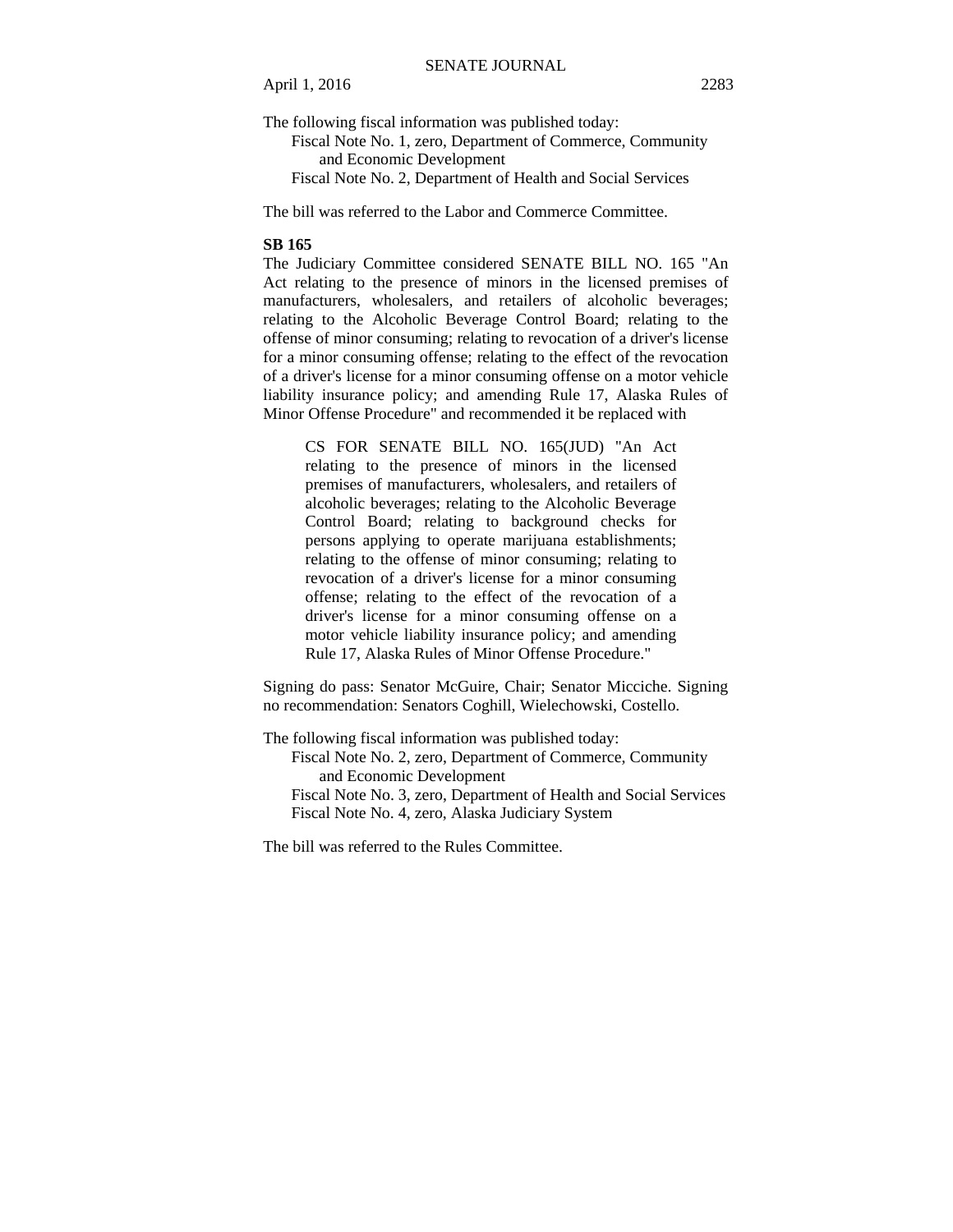### **SB 200**

The Education Committee considered SENATE BILL NO. 200 "An Act relating to physical activity requirements for students in kindergarten through grade eight." Signing amend: Senator Dunleavy, Chair; Senator Gardner. Signing no recommendation: Senator Giessel.

The following fiscal information was published today:

Fiscal Note No. 1, zero, Department of Education and Early Development

The bill was referred to the Finance Committee.

### **SB 205**

The Resources Committee considered SENATE BILL NO. 205 "An Act approving and ratifying the sale of royalty oil by the State of Alaska to Tesoro Corporation and Tesoro Refining and Marketing Company LLC; and providing for an effective date." Signing do pass: Senator Giessel, Chair; Senators Costello, Coghill, Micciche, Stedman. Signing no recommendation: Senators Wielechowski, Stoltze.

The following previously published fiscal information applies: Fiscal Note No. 1, indeterminate, Department of Natural Resources

The bill was referred to the Finance Committee.

### **HB 137**

Forthcoming fiscal information (page 2260) for the Resources Senate Committee Substitute for CS FOR HOUSE BILL NO. 137(FIN) am "An Act raising certain fees related to sport fishing, hunting, and trapping; relating to the fish and game fund; providing for the repeal of the sport fishing surcharge and sport fishing facility revenue bonds; replacing the permanent sport fishing, hunting, or trapping identification card for certain residents with an identification card valid for three years; relating to hunting and fishing by proxy; relating to fish and game conservation decals; raising the age of eligibility for a sport fishing, hunting, or trapping license exemption for state residents; raising the age at which a state resident is required to obtain a license for sport fishing, hunting, or trapping; and providing for an effective date" was published March 31:

Fiscal Note No. 3, Department of Fish and Game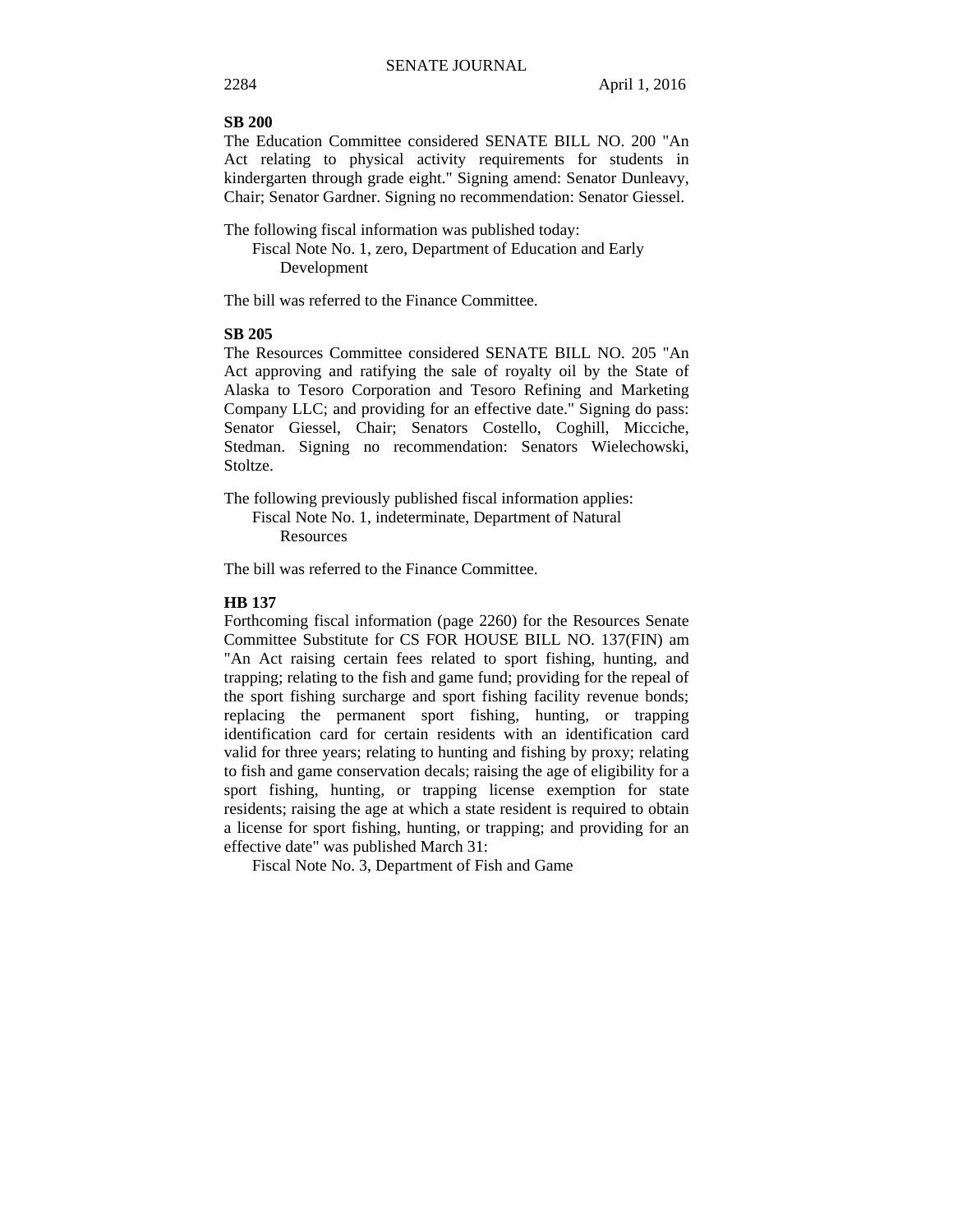### **Special Committee Reports**

### **SB 193**

The Senate Special Committee on Energy considered SENATE BILL NO. 193 "An Act extending the exemption from regulation by the Regulatory Commission of Alaska for certain facilities or plants generating energy from renewable energy resources" and recommended it be replaced with

### CS FOR SENATE BILL NO. 193(NRG)

Signing do pass: Senators Bishop, Micciche, Cochairs; Senator Egan. Signing no recommendation: Senator Hoffman.

The following fiscal information was published today:

Fiscal Note No. 1, zero, Department of Commerce, Community and Economic Development

The bill was referred to the Labor and Commerce Committee.

### **HB 143**

The Senate Special Committee on Energy considered CS FOR HOUSE BILL NO. 143(FIN) "An Act authorizing the Alaska Industrial Development and Export Authority to issue bonds to finance the infrastructure and construction costs of the Sweetheart Lake hydroelectric project." Signing do pass: Senators Micciche, Bishop, Cochairs; Senator Egan.

The following previously published fiscal information applies: Fiscal Note No. 1, zero, Department of Commerce, Community and Economic Development

The bill was referred to the Finance Committee.

### **Introduction and Reference of Senate Bills**

### **SB 211** SENATE BILL NO. 211 BY THE SENATE JUDICIARY COMMITTEE, entitled: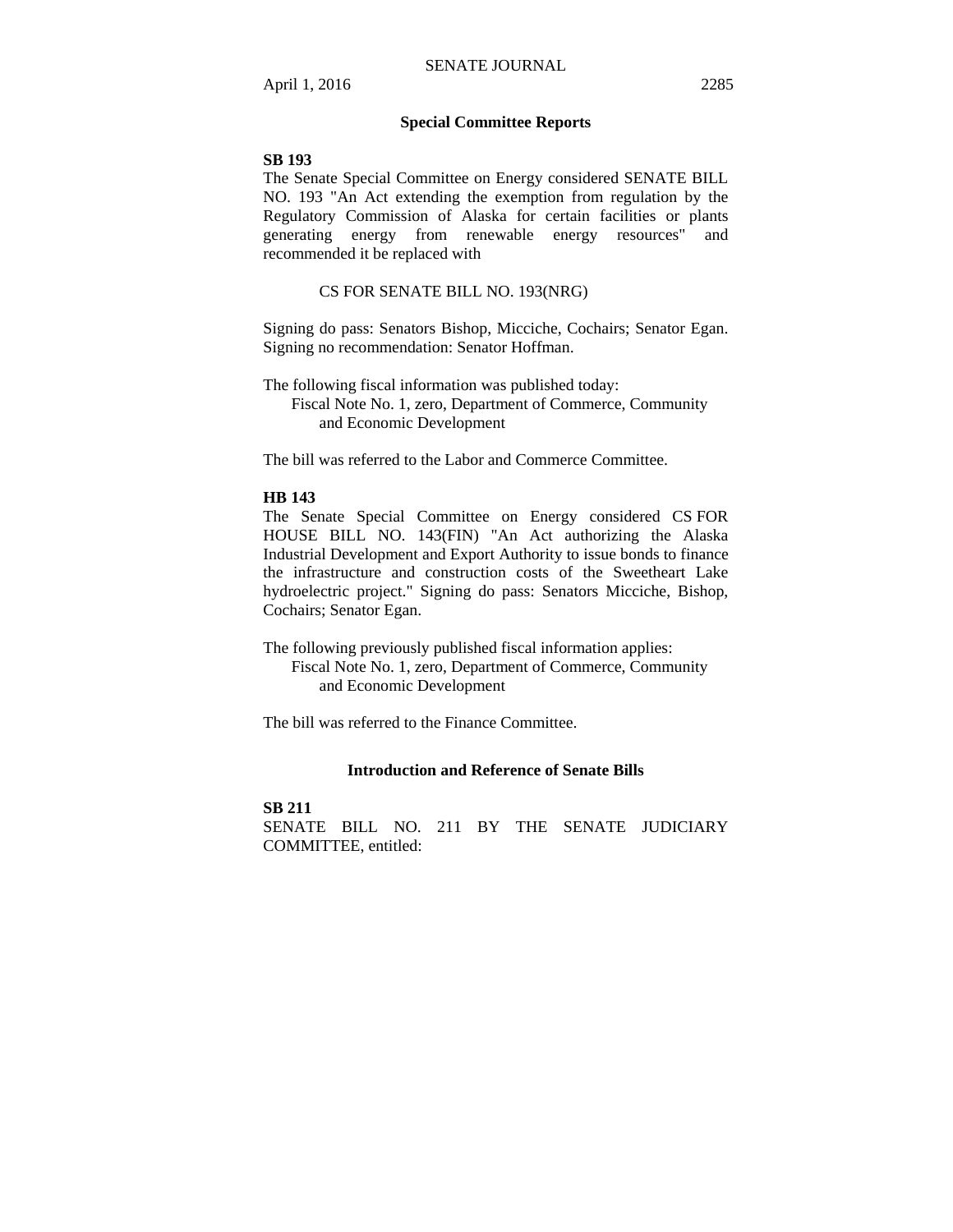"An Act relating to the limitation period to commence a false claims action; relating to recovery for false claims for state or municipal funds; and amending Rules 4, 24, and 46, Alaska Rules of Civil Procedure."

was read the first time and referred to the Judiciary Committee.

### **Consideration of the Calendar**

### **Second Reading of Senate Bills**

### **SB 24**

SENATE BILL NO. 24 "An Act relating to the applicability of the Legislative Ethics Act to legislative interns, legislative volunteers, consultants, independent contractors, sole proprietorships, and other legal entities" was read the second time.

Senator McGuire, Chair, moved and asked unanimous consent for the adoption of the Judiciary Committee Substitute offered on page 2009. Senator Gardner objected, then withdrew her objection. There being no further objection, CS FOR SENATE BILL NO. 24(JUD) "An Act relating to the applicability of the Legislative Ethics Act to legislative interns, legislative volunteers, legislative consultants, legislative independent contractors, sole proprietorships, and other legal entities" was adopted.

Senator Coghill moved and asked unanimous consent that the bill be considered engrossed, advanced to third reading and placed on final passage. Without objection, it was so ordered.

CS FOR SENATE BILL NO. 24(JUD) was read the third time.

The question being: "Shall CS FOR SENATE BILL NO. 24(JUD) "An Act relating to the applicability of the Legislative Ethics Act to legislative interns, legislative volunteers, legislative consultants, legislative independent contractors, sole proprietorships, and other legal entities" pass the Senate?" The roll was taken with the following result: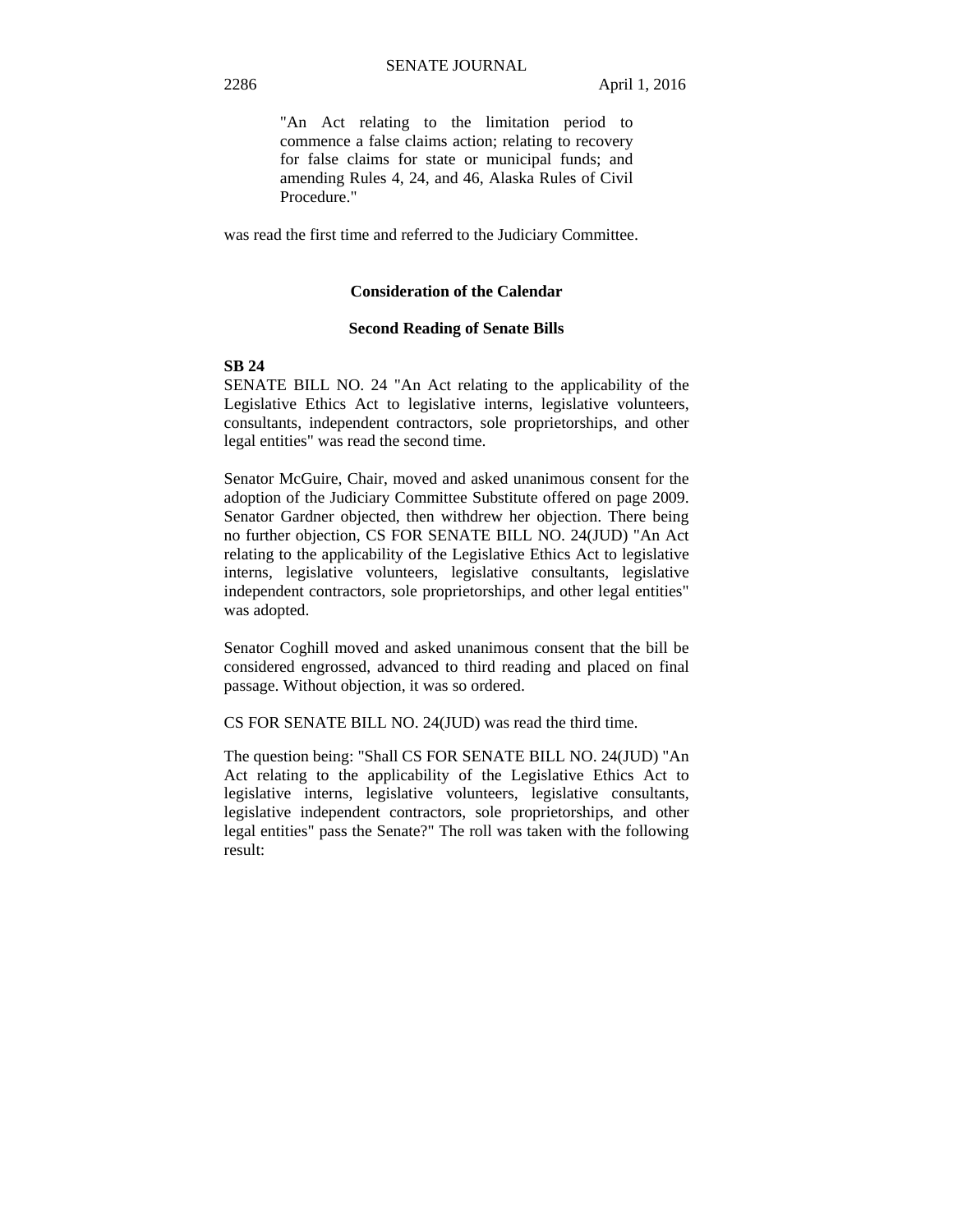### CSSB 24(JUD) Third Reading - Final Passage

### **YEAS: 19 NAYS: 1 EXCUSED: 0 ABSENT: 0**

Yeas: Bishop, Coghill, Costello, Dunleavy, Egan, Ellis, Gardner, Giessel, Hoffman, Kelly, MacKinnon, McGuire, Meyer, Micciche, Olson, Stedman, Stevens, Stoltze, Wielechowski

Nays: Huggins

and so, CS FOR SENATE BILL NO. 24(JUD) passed the Senate and was referred to the Secretary for engrossment.

### **SB 158**

SENATE BILL NO. 158 "An Act relating to real estate broker licensure; relating to the real estate commission; and providing for an effective date" was read the second time.

Senator Coghill moved and asked unanimous consent that the bill be considered engrossed, advanced to third reading and placed on final passage. Without objection, it was so ordered.

SENATE BILL NO. 158 was read the third time.

The question being: "Shall SENATE BILL NO. 158 "An Act relating to real estate broker licensure; relating to the real estate commission; and providing for an effective date" pass the Senate?" The roll was taken with the following result:

SB 158 Third Reading - Final Passage Effective Dates

### **YEAS: 17 NAYS: 3 EXCUSED: 0 ABSENT: 0**

Yeas: Bishop, Coghill, Costello, Egan, Ellis, Gardner, Giessel, Hoffman, MacKinnon, McGuire, Meyer, Micciche, Olson, Stedman, Stevens, Stoltze, Wielechowski

Nays: Dunleavy, Huggins, Kelly

and so, SENATE BILL NO. 158 passed the Senate.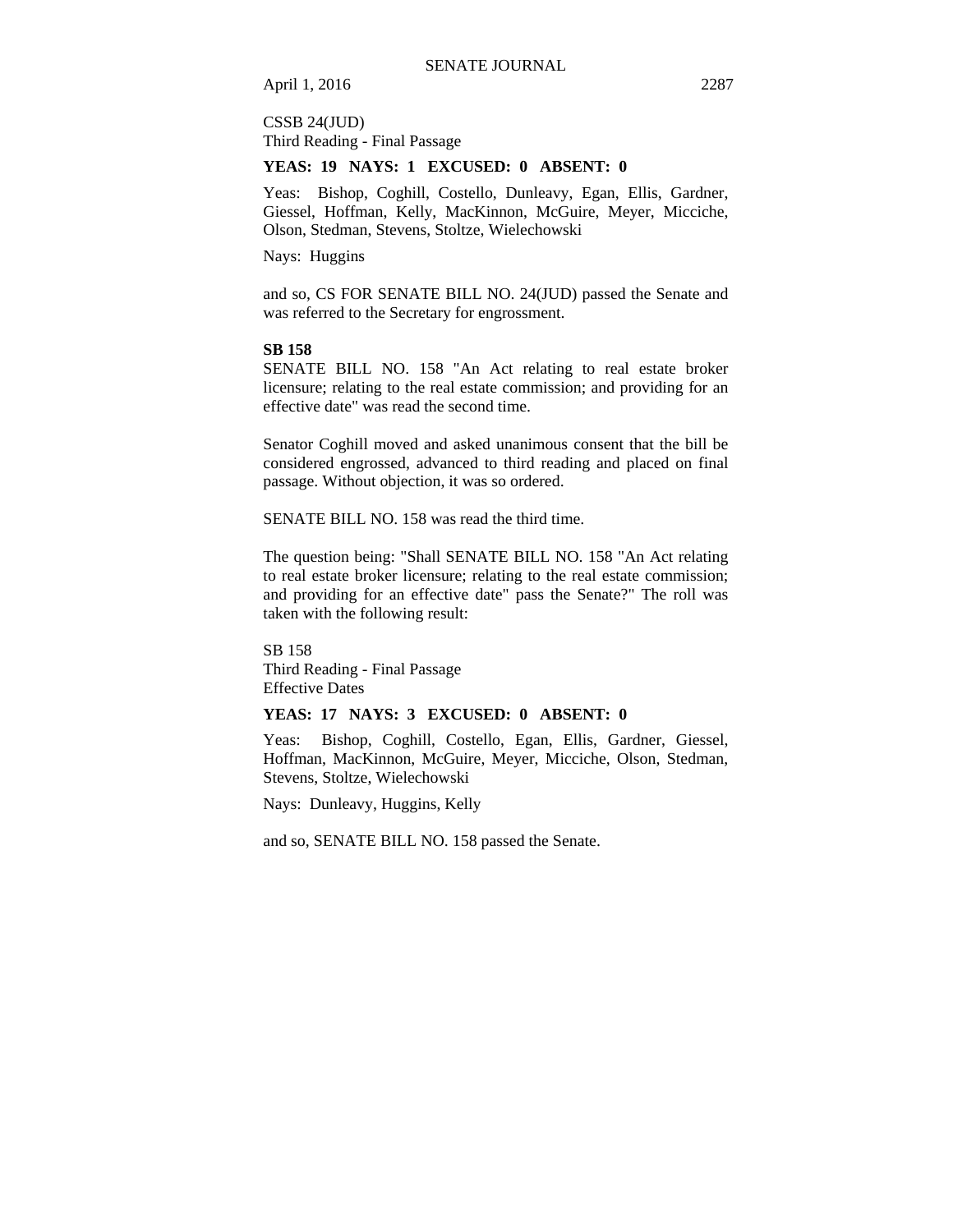Senator Coghill moved and asked unanimous consent that the vote on the passage of the bill be considered the vote on the effective date clauses. Without objection, it was so ordered and the bill was referred to the Secretary for engrossment.

### **SB 204**

SENATE BILL NO. 204 "An Act naming a shooting range in the Knik River Public Use Area the Kenny and Patti Barber Shooting Range" was read the second time.

Senator Coghill moved and asked unanimous consent that the bill be considered engrossed, advanced to third reading and placed on final passage. Without objection, it was so ordered.

SENATE BILL NO. 204 was read the third time.

The question being: "Shall SENATE BILL NO. 204 "An Act naming a shooting range in the Knik River Public Use Area the Kenny and Patti Barber Shooting Range" pass the Senate?" The roll was taken with the following result:

SB 204 Third Reading - Final Passage

### **YEAS: 20 NAYS: 0 EXCUSED: 0 ABSENT: 0**

Yeas: Bishop, Coghill, Costello, Dunleavy, Egan, Ellis, Gardner, Giessel, Hoffman, Huggins, Kelly, MacKinnon, McGuire, Meyer, Micciche, Olson, Stedman, Stevens, Stoltze, Wielechowski

and so, SENATE BILL NO. 204 passed the Senate and was referred to the Secretary for engrossment.

### **Citations**

Honoring - Maggie Olson Senator(s) Olson, Meyer, Bishop, Coghill, Costello, Dunleavy, Egan, Ellis, Gardner, Giessel, Hoffman, Huggins, Kelly, MacKinnon, McGuire, Micciche, Stedman, Stevens, Stoltze, Wielechowski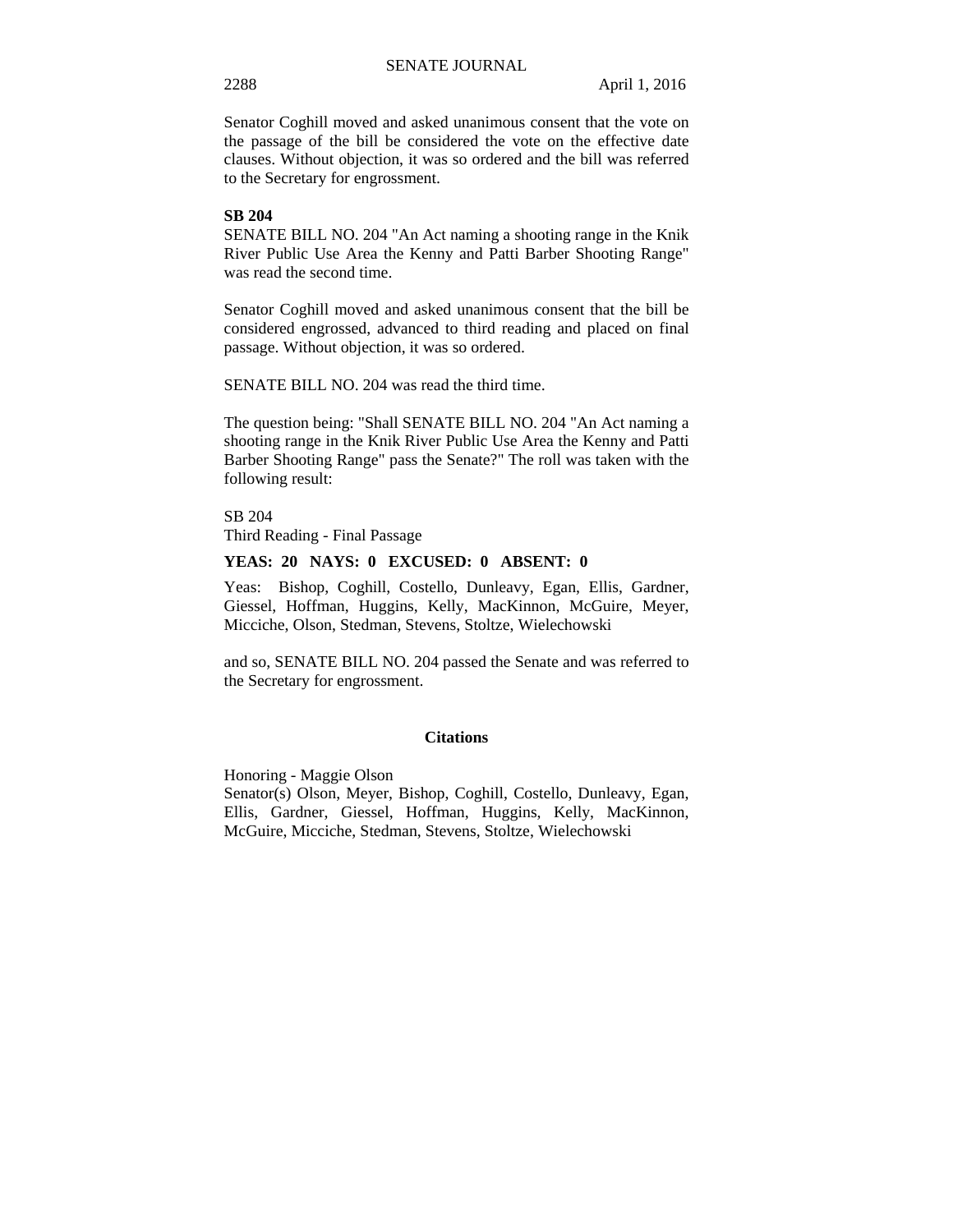# April 1, 2016 2289

Honoring - John Sturgeon

Senator(s) Giessel, Meyer, Bishop, Coghill, Costello, Dunleavy, Egan, Ellis, Gardner, Hoffman, Huggins, Kelly, MacKinnon, McGuire, Micciche, Olson, Stedman, Stevens, Stoltze, Wielechowski

Honoring - Anna DeVolld

Senator(s) Micciche, Stevens, Meyer, Bishop, Coghill, Costello, Dunleavy, Egan, Ellis, Gardner, Giessel, Hoffman, Huggins, Kelly, MacKinnon, McGuire, Olson, Stedman, Wielechowski

Honoring - Carmen and Conrad Field for Over 20 Years of Environmental Service

Representative(s) Seaton

Senator(s) Stevens, Meyer, Bishop, Coghill, Costello, Dunleavy, Egan, Ellis, Gardner, Giessel, Hoffman, Huggins, Kelly, MacKinnon, McGuire, Micciche, Olson, Stedman, Wielechowski

Honoring - Vietnam Veterans

Representative(s) Gattis, Colver, Hughes, Keller, Neuman, Tilton Senator(s) Huggins, Dunleavy, Stoltze, Meyer, Bishop, Coghill, Costello, Egan, Ellis, Gardner, Giessel, Hoffman, Kelly, MacKinnon, McGuire, Micciche, Olson, Stedman, Stevens, Wielechowski

Honoring - David Sven Anderson for 35 Years of Service to Alaska Public Radio

Representative(s) Seaton

Senator(s) Stevens, Meyer, Bishop, Coghill, Costello, Dunleavy, Egan, Ellis, Gardner, Giessel, Hoffman, Huggins, Kelly, MacKinnon, McGuire, Micciche, Olson, Stedman, Wielechowski

Honoring - Casey Olson and Trevan Walker 2016 ASTE Technology Leadership Awards

Representative(s) Chenault, Olson

Senator(s) Micciche, Meyer, Bishop, Coghill, Costello, Dunleavy, Egan, Ellis, Gardner, Giessel, Hoffman, Huggins, Kelly, MacKinnon, McGuire, Olson, Stedman, Stevens, Stoltze, Wielechowski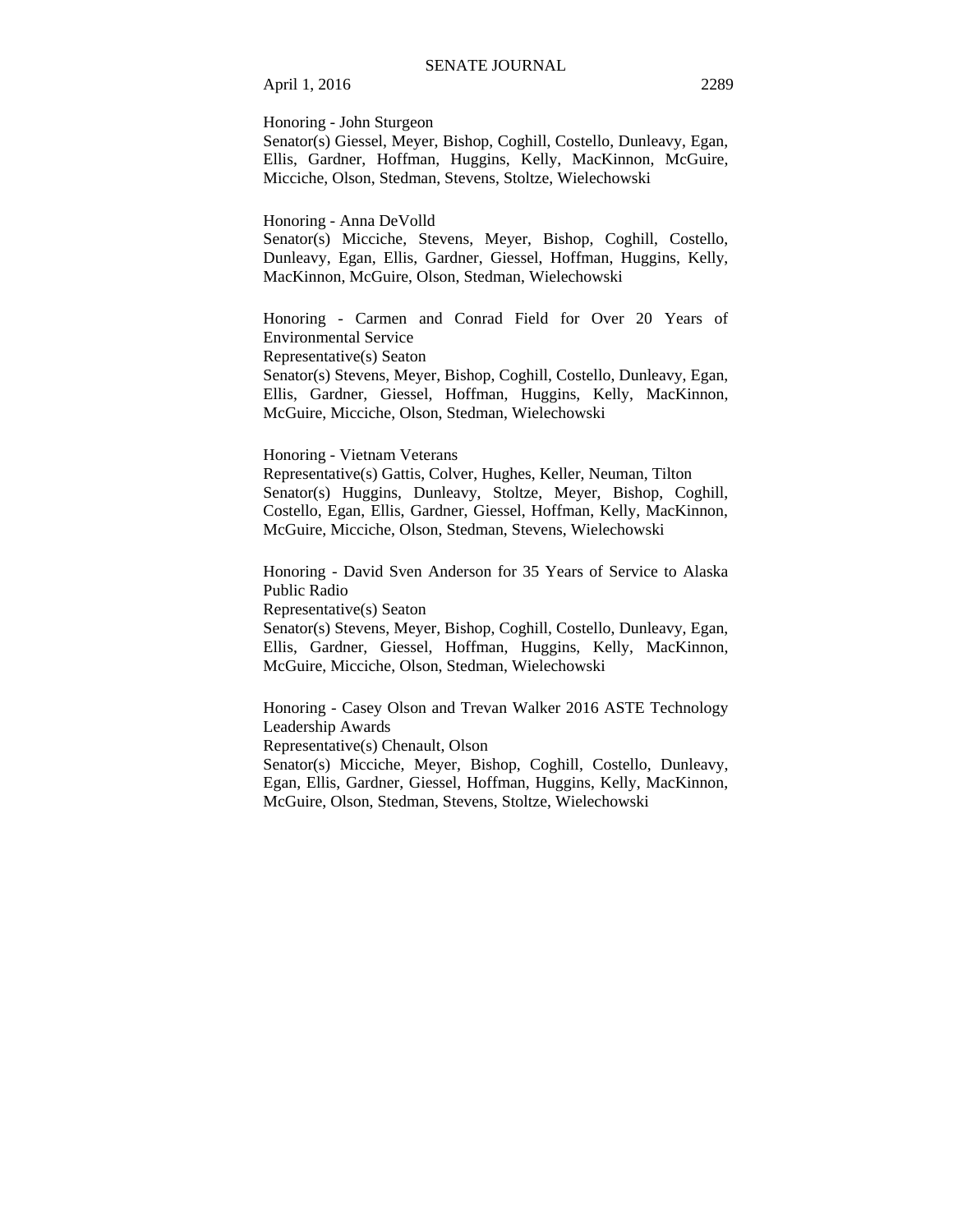Honoring - Team Alaska 2016 Arctic Winter Games Representative(s) Chenault Senator(s) Micciche, Meyer, Bishop, Coghill, Costello, Dunleavy, Egan, Ellis, Gardner, Giessel, Hoffman, Huggins, Kelly, MacKinnon, McGuire, Olson, Stedman, Stevens, Stoltze, Wielechowski

Honoring - Christine Quick Representative(s) Munoz, Kito Senator(s) Egan, Meyer, Bishop, Coghill, Costello, Dunleavy, Ellis, Gardner, Giessel, Hoffman, Huggins, Kelly, MacKinnon, McGuire, Micciche, Olson, Stedman, Stevens, Wielechowski

Honoring - Sarah Afoa Representative(s) Claman Senator(s) Costello, Meyer, Bishop, Coghill, Dunleavy, Egan, Ellis, Gardner, Giessel, Hoffman, Huggins, Kelly, MacKinnon, McGuire, Micciche, Olson, Stedman, Stevens, Stoltze, Wielechowski

Honoring - Cam McCarrey Bohman Alaska Mother of the Year 2016 Representative(s) Lynn Senator(s) Meyer, Bishop, Coghill, Costello, Dunleavy, Egan, Ellis, Gardner, Giessel, Hoffman, Huggins, Kelly, MacKinnon, McGuire, Micciche, Olson, Stedman, Stevens, Stoltze, Wielechowski

In Memoriam - Sara "Sally" Duclos Senator(s) Huggins, Meyer, Bishop, Coghill, Costello, Dunleavy, Egan, Ellis, Gardner, Giessel, Hoffman, Kelly, MacKinnon, McGuire, Micciche, Olson, Stedman, Stevens, Stoltze, Wielechowski

Representative(s) Neuman

In Memoriam - Mary Mathlaw Charles Representative(s) Herron Senator(s) Hoffman, Meyer, Bishop, Coghill, Costello, Dunleavy, Egan, Ellis, Gardner, Giessel, Huggins, Kelly, MacKinnon, McGuire, Micciche, Olson, Stedman, Stevens, Stoltze, Wielechowski

In Memoriam - Gene Alfred Granath Representative(s) Chenault, Olson Senator(s) Micciche, Meyer, Bishop, Coghill, Costello, Dunleavy, Egan, Ellis, Gardner, Giessel, Hoffman, Huggins, Kelly, MacKinnon, McGuire, Olson, Stedman, Stevens, Stoltze, Wielechowski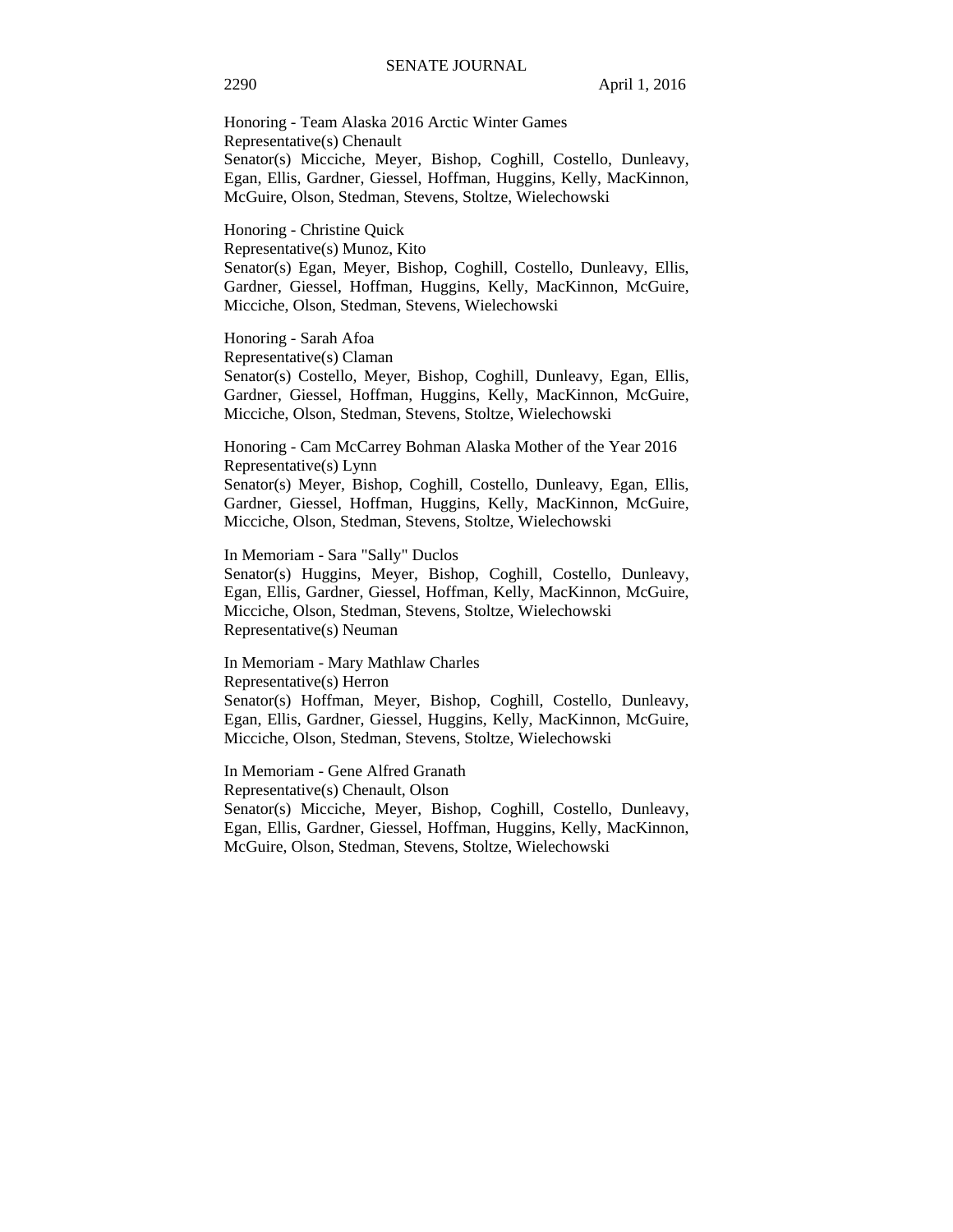April 1, 2016 2291

In Memoriam - Kenneth Eggers Representative(s) Kawasaki Senator(s) Kelly, Meyer, Bishop, Coghill, Costello, Dunleavy, Egan, Ellis, Gardner, Giessel, Hoffman, Huggins, MacKinnon, McGuire, Micciche, Olson, Stedman, Stevens, Wielechowski

In Memoriam - Earl "Pete" Peterson Representative(s) Stutes Senator(s) Stevens, Meyer, Bishop, Coghill, Costello, Dunleavy, Egan, Ellis, Gardner, Giessel, Hoffman, Huggins, Kelly, MacKinnon, McGuire, Micciche, Olson, Stedman, Wielechowski

In Memoriam - Robert Loescher Representative(s) Munoz, Kito Senator(s) Egan, Meyer, Bishop, Coghill, Costello, Dunleavy, Ellis, Gardner, Giessel, Hoffman, Huggins, Kelly, MacKinnon, McGuire, Micciche, Olson, Stedman, Stevens, Stoltze, Wielechowski

In Memoriam - Nancy McMullen Representative(s) Munoz, Kito Senator(s) Egan, Meyer, Bishop, Coghill, Costello, Dunleavy, Ellis, Gardner, Giessel, Hoffman, Huggins, Kelly, MacKinnon, McGuire, Micciche, Olson, Stedman, Stevens, Stoltze, Wielechowski

Senator Coghill moved and asked unanimous consent that the citations be adopted. Without objection, the citations were adopted and referred to the Secretary for transmittal.

### **Unfinished Business**

### **SB 8**

Senators Stoltze, McGuire moved and asked unanimous consent to be shown as cosponsors on SENATE BILL NO. 8 "An Act relating to the regulation and production of industrial hemp." Without objection, it was so ordered.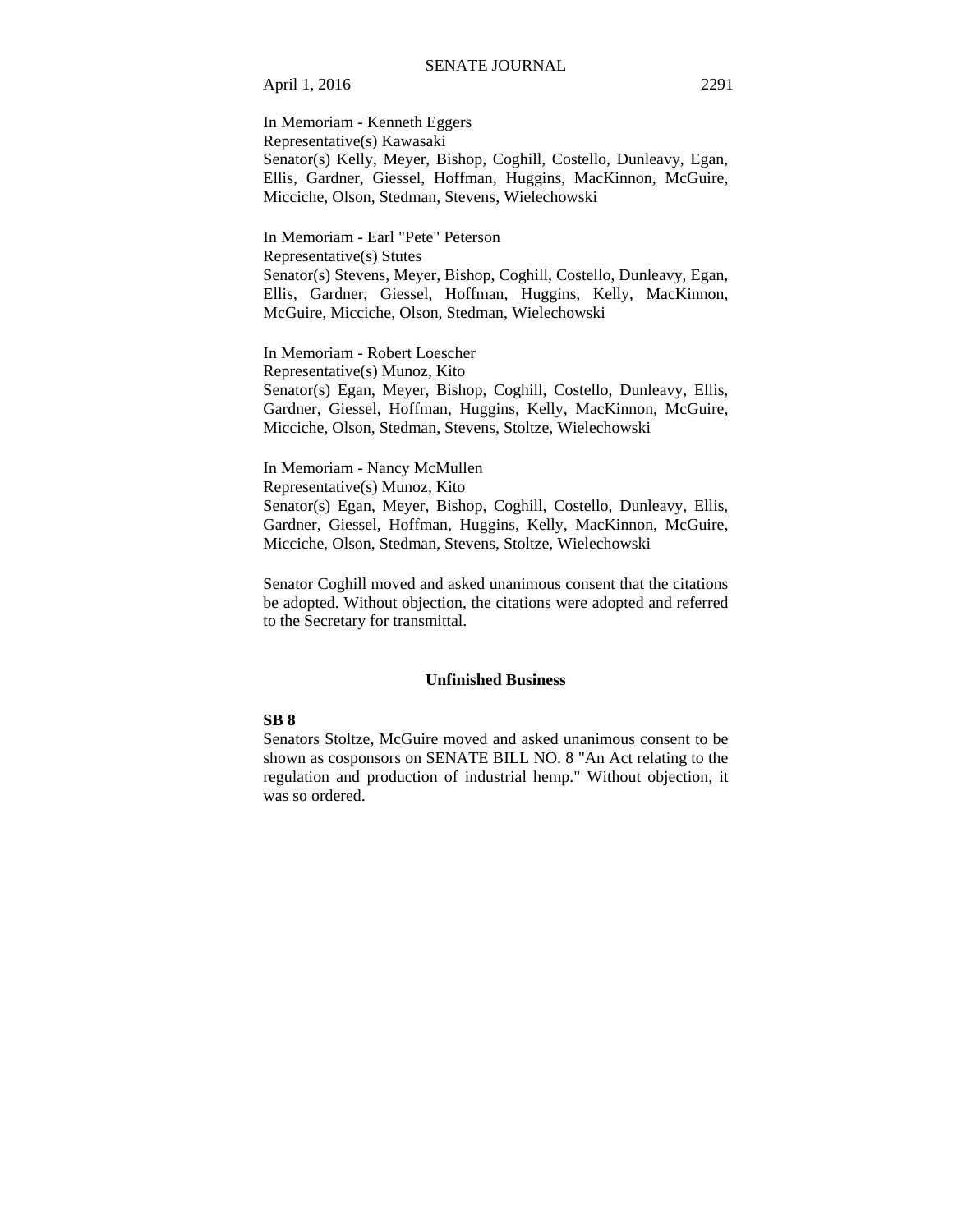### **SB 1**

CS FOR SPONSOR SUBSTITUTE FOR SENATE BILL NO. 1(FIN) "An Act prohibiting smoking in certain places; relating to education on the smoking prohibition; and providing for an effective date" which had been engrossed (page 2269), was signed by the President and Secretary and transmitted to the House for consideration.

### **Announcements**

Announcements are at the end of the journal.

### **Engrossment**

### **SB 24**

CS FOR SENATE BILL NO. 24(JUD) "An Act relating to the applicability of the Legislative Ethics Act to legislative interns, legislative volunteers, legislative consultants, legislative independent contractors, sole proprietorships, and other legal entities" was engrossed, signed by the President and Secretary and transmitted to the House for consideration.

### **SB 158**

SENATE BILL NO. 158 "An Act relating to real estate broker licensure; relating to the real estate commission; and providing for an effective date" was engrossed, signed by the President and Secretary and transmitted to the House for consideration.

### **SB 204**

SENATE BILL NO. 204 "An Act naming a shooting range in the Knik River Public Use Area the Kenny and Patti Barber Shooting Range" was engrossed, signed by the President and Secretary and transmitted to the House for consideration.

### **Adjournment**

Senator Coghill moved and asked unanimous consent that the Senate stand in adjournment until 11:00 a.m., April 4, 2016. Without objection, the Senate adjourned at 10:57 a.m.

> Liz Clark Secretary of the Senate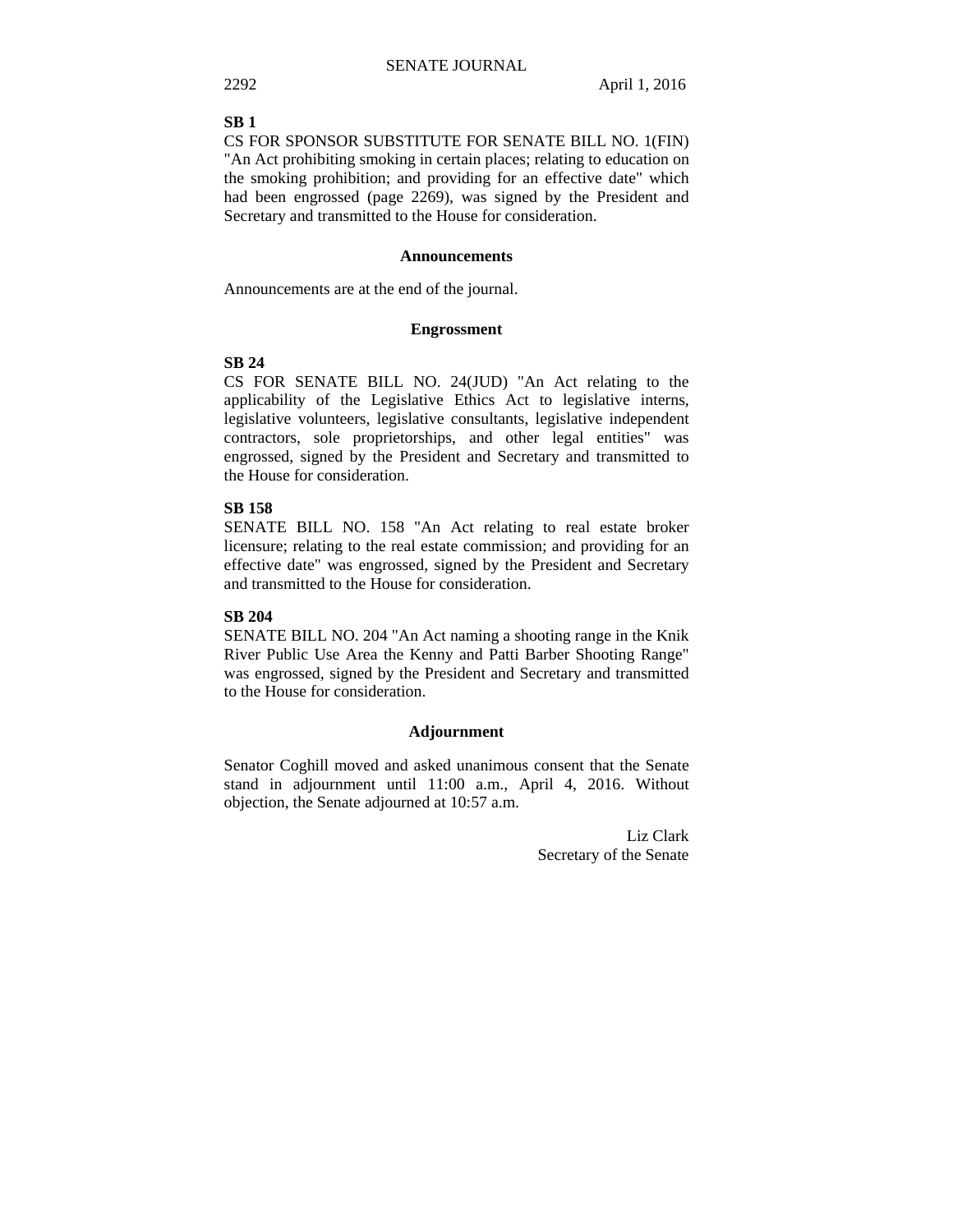### **Announcements**

Americans with Disabilities Act Notice - Persons with disabilities who require special accommodation or alternative communication formats to access committee meetings may contact the appropriate committee office or the Legislative Information Office in their community. Reasonable advance notice is needed to accommodate the request. For further information, call the ADA Coordinator at 465-3854 Voice/465-4980 TDD.

### **STANDING COMMITTEES**

+ indicates teleconference

= indicates bill previously heard/scheduled

# **COMMUNITY & REGIONAL AFFAIRS**

| Apr $05$ | <b>Tuesday</b><br>No Meeting Scheduled                                              | Beltz $105$ (tsbldg) | 3:30 PM |
|----------|-------------------------------------------------------------------------------------|----------------------|---------|
| Apr $07$ | <b>Thursday</b><br>-- Public Testimony <limited 2="" minutes="" to=""> --</limited> | Beltz 105 (tsbldg)   | 3:30 PM |
|          | HB 370 MUNICIPAL TAX EXEMPTIONS<br><pending referral=""></pending>                  |                      |         |
|          |                                                                                     |                      |         |

### **EDUCATION**

| Apr $05$ | <b>Tuesday</b><br>No Meeting Scheduled  | <b>Butrovich 205</b> | $3:30$ PM |
|----------|-----------------------------------------|----------------------|-----------|
| Apr 07   | <b>Thursday</b><br>No Meeting Scheduled | <b>Butrovich 205</b> | $3:30$ PM |
|          |                                         |                      |           |

### **FINANCE**

| Apr 01 | Friday                                            | <b>Senate Finance 532</b>                          | 8:00 AM |
|--------|---------------------------------------------------|----------------------------------------------------|---------|
|        |                                                   | += SB 91 OMNIBUS CRIM LAW & PROCEDURE; CORRECTIONS |         |
|        | -- Testimony <invitation only=""> --</invitation> |                                                    |         |
|        | Miscellaneous/Other Sections in SB 91             |                                                    |         |
| $+$    | Bills Previously Heard/Scheduled                  |                                                    |         |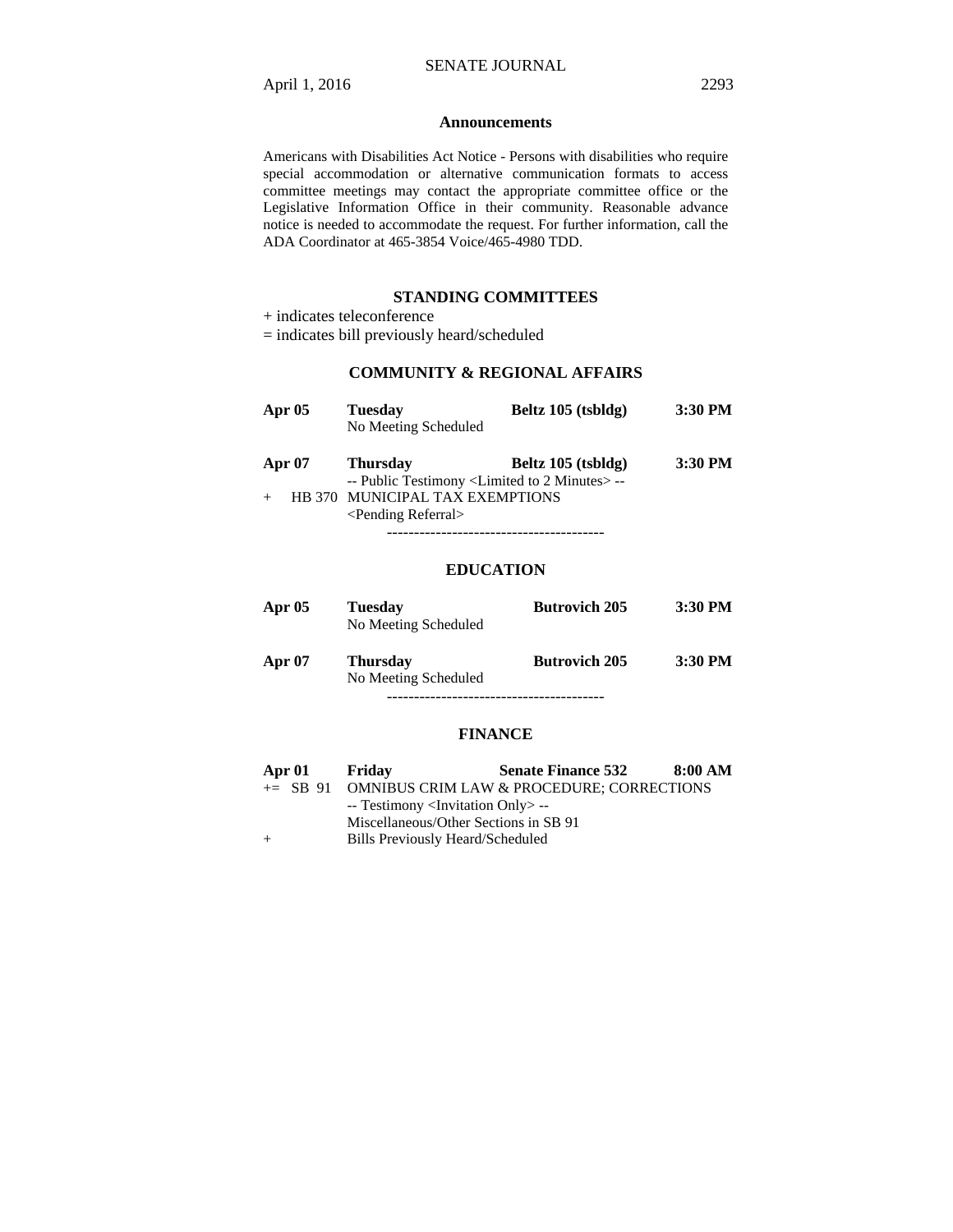# **FINANCE (continued)**

| Apr 01<br>$+=$ SB 91<br>$^{+}$                | Friday<br>-- Public Testimony <limited 2="" minutes="" to=""> --<br/><b>Bills Previously Heard/Scheduled</b></limited> | <b>Senate Finance 532</b><br>OMNIBUS CRIM LAW & PROCEDURE; CORRECTIONS                                                            | 1:00 PM  |
|-----------------------------------------------|------------------------------------------------------------------------------------------------------------------------|-----------------------------------------------------------------------------------------------------------------------------------|----------|
| Apr 02<br>$+=$ SB 91<br>$+$                   | <b>Saturday</b><br><b>Bills Previously Heard/Scheduled</b>                                                             | <b>Senate Finance 532</b><br>OMNIBUS CRIM LAW & PROCEDURE; CORRECTIONS                                                            | 10:00 AM |
| Apr 04<br>$+=$ SB 91<br>$+$                   | <b>Monday</b><br><b>Bills Previously Heard/Scheduled</b>                                                               | <b>Senate Finance 532</b><br>OMNIBUS CRIM LAW & PROCEDURE; CORRECTIONS                                                            | 9:00 AM  |
| Apr 04<br>$^{+}$                              | <b>Monday</b><br><b>Bills Previously Heard/Scheduled</b>                                                               | <b>Senate Finance 532</b>                                                                                                         | 1:30 PM  |
| Apr 04<br>$+$<br>$+$                          | <b>Monday</b><br>McKinsey, Administration's Consultant<br><b>Bills Previously Heard/Scheduled</b>                      | <b>Senate Finance 532</b><br>+= SB 114 PERM FUND: EARNINGS, DEPOSITS, ACCOUNTS<br>+= SB 128 PERM. FUND:DEPOSITS;DIVIDEND;EARNINGS | 5:00 PM  |
| Apr $05$<br>$+=$ SB 91<br>$+$                 | <b>Tuesday</b><br><b>Bills Previously Heard/Scheduled</b>                                                              | <b>Senate Finance 532</b><br>OMNIBUS CRIM LAW & PROCEDURE; CORRECTIONS                                                            | 9:00 AM  |
| Apr $05$<br>$+$                               | <b>Tuesday</b><br><b>Bills Previously Heard/Scheduled</b>                                                              | <b>Senate Finance 532</b>                                                                                                         | 1:30 PM  |
| Apr $05$<br>$+$<br>$+$<br>SCR 4<br>$+$<br>$+$ | <b>Tuesday</b><br>SB 126 SMALL SECURITY OFFERINGS<br><b>Bills Previously Heard/Scheduled</b>                           | <b>Senate Finance 532</b><br>SB 154 BLOOD BANK OF ALASKA LICENSE PLATES<br>US COUNTERMAND CONVENTION DELEGATES                    | 5:00 PM  |
| <b>Apr 06</b><br>$+=$ SB 91<br>$+$            | Wednesday<br><b>Bills Previously Heard/Scheduled</b>                                                                   | <b>Senate Finance 532</b><br>OMNIBUS CRIM LAW & PROCEDURE; CORRECTIONS                                                            | 9:00 AM  |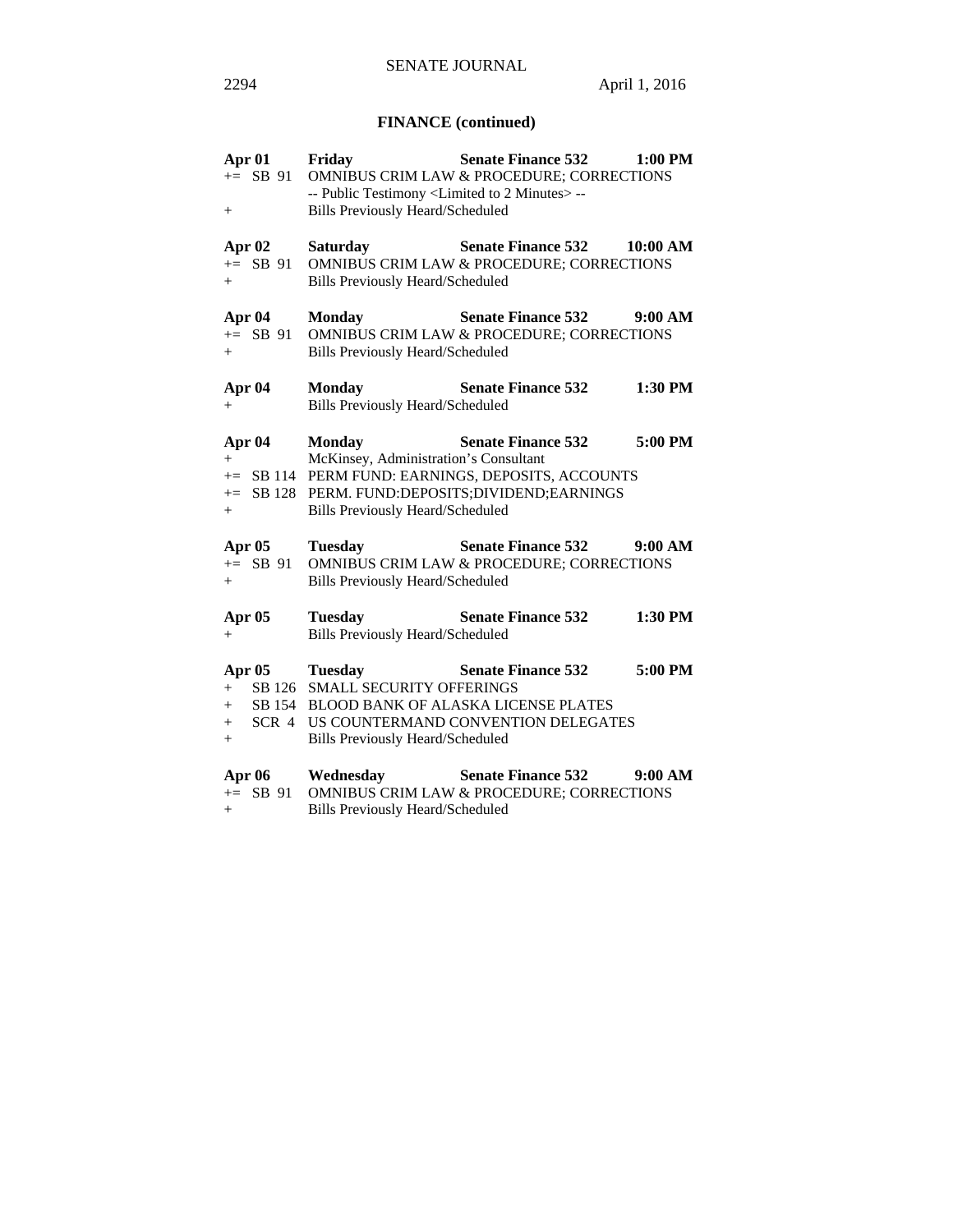# **FINANCE (continued)**

| += SB 114 PERM FUND: EARNINGS, DEPOSITS, ACCOUNTS<br>SB 128 PERM. FUND:DEPOSITS;DIVIDEND;EARNINGS<br>$+=$<br>SB 138<br><b>BUDGET: CAPITAL</b><br>$+=$<br>-- Public Testimony Limited to 2 Minutes --<br>Please Arrive 15 Minutes Prior to End of<br>Allotted Time Period or Testimony Will<br>Close Early.<br>Please Select a Spokesperson to Testify if You<br>Are a Member of a Group with the Same Message.<br>If You are Unable to Access Your Local LIO,<br>Written Testimony May be Submitted to the Senate<br>Finance Committee via Email:<br>Finance.committee@akleg.gov<br><b>Bills Previously Heard/Scheduled</b><br>$^{+}$<br><b>Apr 06</b><br>5:00 PM<br>Wednesday<br><b>Senate Finance 532</b><br>SB 168<br><b>BOARD OF BARBERS AND HAIRDRESSERS</b><br>$+$<br>SB 172<br>FISH/SHELLFISH HATCHERY/ENHANCE. PROJECTS<br>$+$<br>Bills Previously Heard/Scheduled<br>$^{+}$<br><b>Senate Finance 532</b><br>9:00 AM<br><b>Apr 07</b><br><b>Thursday</b><br>+= SB 114 PERM FUND: EARNINGS, DEPOSITS, ACCOUNTS<br>PERM. FUND:DEPOSITS;DIVIDEND;EARNINGS<br>$\pm $ SB 128<br><b>Bills Previously Heard/Scheduled</b><br>$+$<br><b>Senate Finance 532</b><br>1:00 PM<br>Apr $07$<br><b>Thursday</b><br>+= SB 138 BUDGET: CAPITAL<br><b>Bills Previously Heard/Scheduled</b><br>$^{+}$ |               | Wednesday<br><b>Senate Finance 532</b><br>1:00 PM       |  |  |
|--------------------------------------------------------------------------------------------------------------------------------------------------------------------------------------------------------------------------------------------------------------------------------------------------------------------------------------------------------------------------------------------------------------------------------------------------------------------------------------------------------------------------------------------------------------------------------------------------------------------------------------------------------------------------------------------------------------------------------------------------------------------------------------------------------------------------------------------------------------------------------------------------------------------------------------------------------------------------------------------------------------------------------------------------------------------------------------------------------------------------------------------------------------------------------------------------------------------------------------------------------------------------------------------|---------------|---------------------------------------------------------|--|--|
|                                                                                                                                                                                                                                                                                                                                                                                                                                                                                                                                                                                                                                                                                                                                                                                                                                                                                                                                                                                                                                                                                                                                                                                                                                                                                            |               |                                                         |  |  |
|                                                                                                                                                                                                                                                                                                                                                                                                                                                                                                                                                                                                                                                                                                                                                                                                                                                                                                                                                                                                                                                                                                                                                                                                                                                                                            |               |                                                         |  |  |
|                                                                                                                                                                                                                                                                                                                                                                                                                                                                                                                                                                                                                                                                                                                                                                                                                                                                                                                                                                                                                                                                                                                                                                                                                                                                                            |               |                                                         |  |  |
|                                                                                                                                                                                                                                                                                                                                                                                                                                                                                                                                                                                                                                                                                                                                                                                                                                                                                                                                                                                                                                                                                                                                                                                                                                                                                            |               |                                                         |  |  |
|                                                                                                                                                                                                                                                                                                                                                                                                                                                                                                                                                                                                                                                                                                                                                                                                                                                                                                                                                                                                                                                                                                                                                                                                                                                                                            |               |                                                         |  |  |
|                                                                                                                                                                                                                                                                                                                                                                                                                                                                                                                                                                                                                                                                                                                                                                                                                                                                                                                                                                                                                                                                                                                                                                                                                                                                                            |               |                                                         |  |  |
|                                                                                                                                                                                                                                                                                                                                                                                                                                                                                                                                                                                                                                                                                                                                                                                                                                                                                                                                                                                                                                                                                                                                                                                                                                                                                            |               |                                                         |  |  |
|                                                                                                                                                                                                                                                                                                                                                                                                                                                                                                                                                                                                                                                                                                                                                                                                                                                                                                                                                                                                                                                                                                                                                                                                                                                                                            |               |                                                         |  |  |
|                                                                                                                                                                                                                                                                                                                                                                                                                                                                                                                                                                                                                                                                                                                                                                                                                                                                                                                                                                                                                                                                                                                                                                                                                                                                                            |               |                                                         |  |  |
|                                                                                                                                                                                                                                                                                                                                                                                                                                                                                                                                                                                                                                                                                                                                                                                                                                                                                                                                                                                                                                                                                                                                                                                                                                                                                            |               |                                                         |  |  |
|                                                                                                                                                                                                                                                                                                                                                                                                                                                                                                                                                                                                                                                                                                                                                                                                                                                                                                                                                                                                                                                                                                                                                                                                                                                                                            |               |                                                         |  |  |
|                                                                                                                                                                                                                                                                                                                                                                                                                                                                                                                                                                                                                                                                                                                                                                                                                                                                                                                                                                                                                                                                                                                                                                                                                                                                                            |               |                                                         |  |  |
|                                                                                                                                                                                                                                                                                                                                                                                                                                                                                                                                                                                                                                                                                                                                                                                                                                                                                                                                                                                                                                                                                                                                                                                                                                                                                            |               |                                                         |  |  |
|                                                                                                                                                                                                                                                                                                                                                                                                                                                                                                                                                                                                                                                                                                                                                                                                                                                                                                                                                                                                                                                                                                                                                                                                                                                                                            |               |                                                         |  |  |
|                                                                                                                                                                                                                                                                                                                                                                                                                                                                                                                                                                                                                                                                                                                                                                                                                                                                                                                                                                                                                                                                                                                                                                                                                                                                                            |               |                                                         |  |  |
|                                                                                                                                                                                                                                                                                                                                                                                                                                                                                                                                                                                                                                                                                                                                                                                                                                                                                                                                                                                                                                                                                                                                                                                                                                                                                            |               |                                                         |  |  |
|                                                                                                                                                                                                                                                                                                                                                                                                                                                                                                                                                                                                                                                                                                                                                                                                                                                                                                                                                                                                                                                                                                                                                                                                                                                                                            |               |                                                         |  |  |
|                                                                                                                                                                                                                                                                                                                                                                                                                                                                                                                                                                                                                                                                                                                                                                                                                                                                                                                                                                                                                                                                                                                                                                                                                                                                                            |               |                                                         |  |  |
|                                                                                                                                                                                                                                                                                                                                                                                                                                                                                                                                                                                                                                                                                                                                                                                                                                                                                                                                                                                                                                                                                                                                                                                                                                                                                            |               |                                                         |  |  |
|                                                                                                                                                                                                                                                                                                                                                                                                                                                                                                                                                                                                                                                                                                                                                                                                                                                                                                                                                                                                                                                                                                                                                                                                                                                                                            |               |                                                         |  |  |
|                                                                                                                                                                                                                                                                                                                                                                                                                                                                                                                                                                                                                                                                                                                                                                                                                                                                                                                                                                                                                                                                                                                                                                                                                                                                                            |               |                                                         |  |  |
|                                                                                                                                                                                                                                                                                                                                                                                                                                                                                                                                                                                                                                                                                                                                                                                                                                                                                                                                                                                                                                                                                                                                                                                                                                                                                            |               |                                                         |  |  |
|                                                                                                                                                                                                                                                                                                                                                                                                                                                                                                                                                                                                                                                                                                                                                                                                                                                                                                                                                                                                                                                                                                                                                                                                                                                                                            |               |                                                         |  |  |
|                                                                                                                                                                                                                                                                                                                                                                                                                                                                                                                                                                                                                                                                                                                                                                                                                                                                                                                                                                                                                                                                                                                                                                                                                                                                                            |               |                                                         |  |  |
|                                                                                                                                                                                                                                                                                                                                                                                                                                                                                                                                                                                                                                                                                                                                                                                                                                                                                                                                                                                                                                                                                                                                                                                                                                                                                            |               |                                                         |  |  |
|                                                                                                                                                                                                                                                                                                                                                                                                                                                                                                                                                                                                                                                                                                                                                                                                                                                                                                                                                                                                                                                                                                                                                                                                                                                                                            |               |                                                         |  |  |
|                                                                                                                                                                                                                                                                                                                                                                                                                                                                                                                                                                                                                                                                                                                                                                                                                                                                                                                                                                                                                                                                                                                                                                                                                                                                                            |               |                                                         |  |  |
|                                                                                                                                                                                                                                                                                                                                                                                                                                                                                                                                                                                                                                                                                                                                                                                                                                                                                                                                                                                                                                                                                                                                                                                                                                                                                            |               |                                                         |  |  |
|                                                                                                                                                                                                                                                                                                                                                                                                                                                                                                                                                                                                                                                                                                                                                                                                                                                                                                                                                                                                                                                                                                                                                                                                                                                                                            |               |                                                         |  |  |
|                                                                                                                                                                                                                                                                                                                                                                                                                                                                                                                                                                                                                                                                                                                                                                                                                                                                                                                                                                                                                                                                                                                                                                                                                                                                                            |               |                                                         |  |  |
|                                                                                                                                                                                                                                                                                                                                                                                                                                                                                                                                                                                                                                                                                                                                                                                                                                                                                                                                                                                                                                                                                                                                                                                                                                                                                            |               |                                                         |  |  |
|                                                                                                                                                                                                                                                                                                                                                                                                                                                                                                                                                                                                                                                                                                                                                                                                                                                                                                                                                                                                                                                                                                                                                                                                                                                                                            | <b>Apr 07</b> | <b>Senate Finance 532</b><br><b>Thursday</b><br>5:00 PM |  |  |
|                                                                                                                                                                                                                                                                                                                                                                                                                                                                                                                                                                                                                                                                                                                                                                                                                                                                                                                                                                                                                                                                                                                                                                                                                                                                                            | SB 205<br>$+$ | APPROVAL OF SALE OF ROYALTY OIL TO TESORO               |  |  |
|                                                                                                                                                                                                                                                                                                                                                                                                                                                                                                                                                                                                                                                                                                                                                                                                                                                                                                                                                                                                                                                                                                                                                                                                                                                                                            | $+$           | <b>Bills Previously Heard/Scheduled</b>                 |  |  |
| += SB 114 PERM FUND: EARNINGS, DEPOSITS, ACCOUNTS                                                                                                                                                                                                                                                                                                                                                                                                                                                                                                                                                                                                                                                                                                                                                                                                                                                                                                                                                                                                                                                                                                                                                                                                                                          |               |                                                         |  |  |
|                                                                                                                                                                                                                                                                                                                                                                                                                                                                                                                                                                                                                                                                                                                                                                                                                                                                                                                                                                                                                                                                                                                                                                                                                                                                                            | <b>Apr 08</b> | <b>Senate Finance 532</b><br>8:00 AM<br>Friday          |  |  |
|                                                                                                                                                                                                                                                                                                                                                                                                                                                                                                                                                                                                                                                                                                                                                                                                                                                                                                                                                                                                                                                                                                                                                                                                                                                                                            |               |                                                         |  |  |
|                                                                                                                                                                                                                                                                                                                                                                                                                                                                                                                                                                                                                                                                                                                                                                                                                                                                                                                                                                                                                                                                                                                                                                                                                                                                                            | $+=$ SB 128   | PERM. FUND:DEPOSITS;DIVIDEND;EARNINGS                   |  |  |
|                                                                                                                                                                                                                                                                                                                                                                                                                                                                                                                                                                                                                                                                                                                                                                                                                                                                                                                                                                                                                                                                                                                                                                                                                                                                                            | $+$           | <b>Bills Previously Heard/Scheduled</b>                 |  |  |
| <b>Bills Previously Heard/Scheduled</b><br>$+$                                                                                                                                                                                                                                                                                                                                                                                                                                                                                                                                                                                                                                                                                                                                                                                                                                                                                                                                                                                                                                                                                                                                                                                                                                             | Apr 08        | <b>Senate Finance 532</b><br>1:00 PM<br>Friday          |  |  |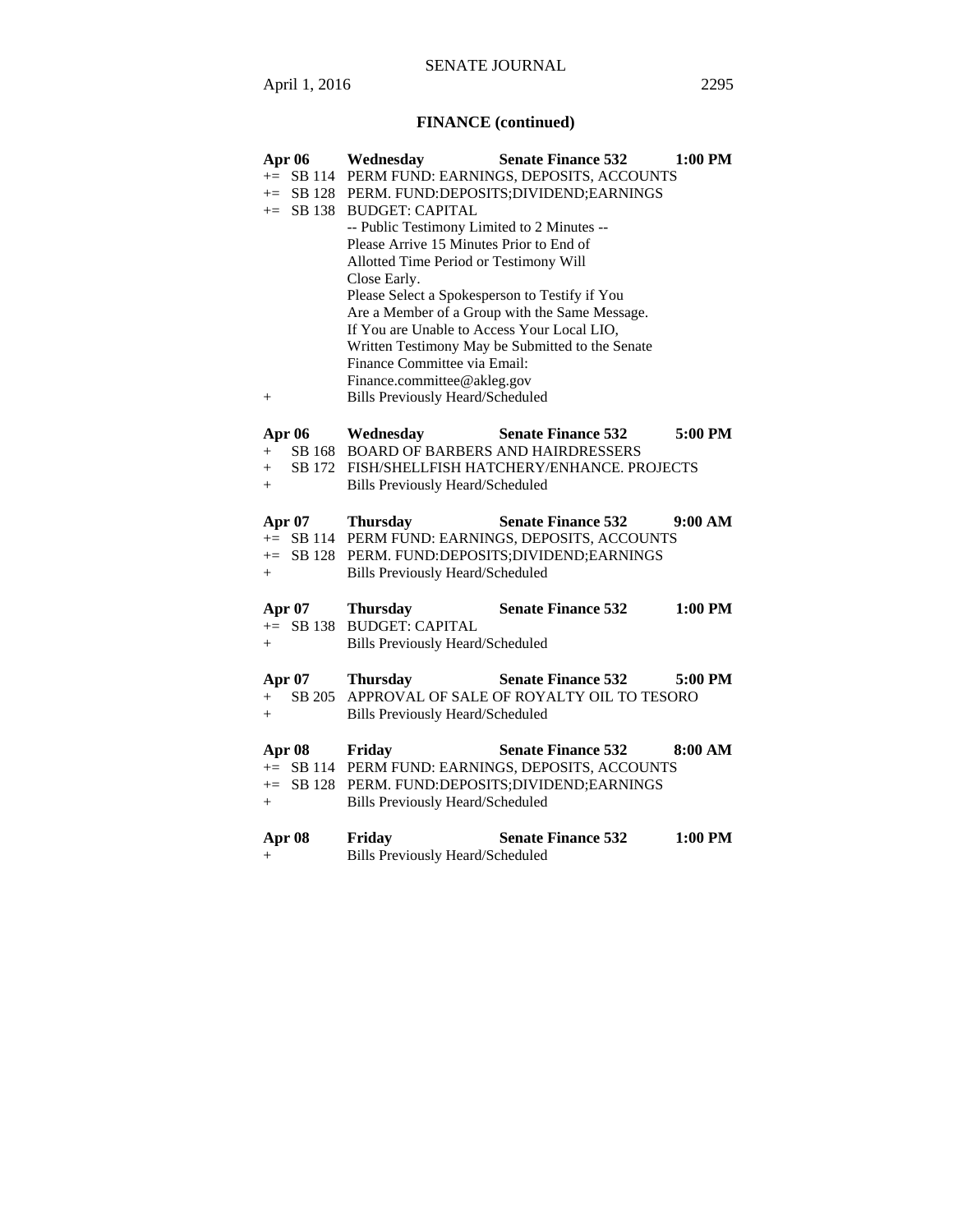# **FINANCE (continued)**

| Apr 08 | Friday                                  | <b>Senate Finance 532</b> | 5:00 PM  |
|--------|-----------------------------------------|---------------------------|----------|
| $+$    | <b>Bills Previously Heard/Scheduled</b> |                           |          |
| Apr 09 | <b>Saturday</b>                         | <b>Senate Finance 532</b> | 10:00 AM |
| $+$    | Bills Previously Heard/Scheduled        |                           |          |
|        |                                         |                           |          |

### **HEALTH & SOCIAL SERVICES**

| Apr 01        | Friday<br>No Meeting Scheduled        | <b>Butrovich 205</b> | $1:30$ PM |
|---------------|---------------------------------------|----------------------|-----------|
| Apr 04        | <b>Monday</b><br>No Meeting Scheduled | <b>Butrovich 205</b> | 1:30 PM   |
| <b>Apr 06</b> | Wednesdav<br>No Meeting Scheduled     | <b>Butrovich 205</b> | $1:30$ PM |
| Apr 08        | Friday<br>No Meeting Scheduled        | <b>Butrovich 205</b> | 1:30 PM   |

### **JUDICIARY**

| Apr 01<br>$^{+}$ |               | Friday<br>-- MEETING CANCELED --<br>-- Public Testimony --<br><b>Bills Previously Heard/Scheduled</b><br>**Streamed live on AKL.tv** | Beltz 105 (tsbldg) | 1:30 PM |
|------------------|---------------|--------------------------------------------------------------------------------------------------------------------------------------|--------------------|---------|
|                  | Apr 04        | Monday<br>-- Public Testimony --                                                                                                     | Beltz 105 (tsbldg) | 1:30 PM |
| $+$              | <b>SJR</b> 12 | <b>CONST. AM: ELECTED ATTORNEY GENERAL</b>                                                                                           |                    |         |
| $+$              |               | SB 164 FISH & GAME: OFFENSES; LICENSES; PENALTIES                                                                                    |                    |         |
| $+$              |               | SB 108 AK SECURITIES ACT; PENALTIES; CRT. RULES                                                                                      |                    |         |
| $+$              |               | <b>Bills Previously Heard/Scheduled</b>                                                                                              |                    |         |
|                  |               | **Streamed live on AKL.tv**                                                                                                          |                    |         |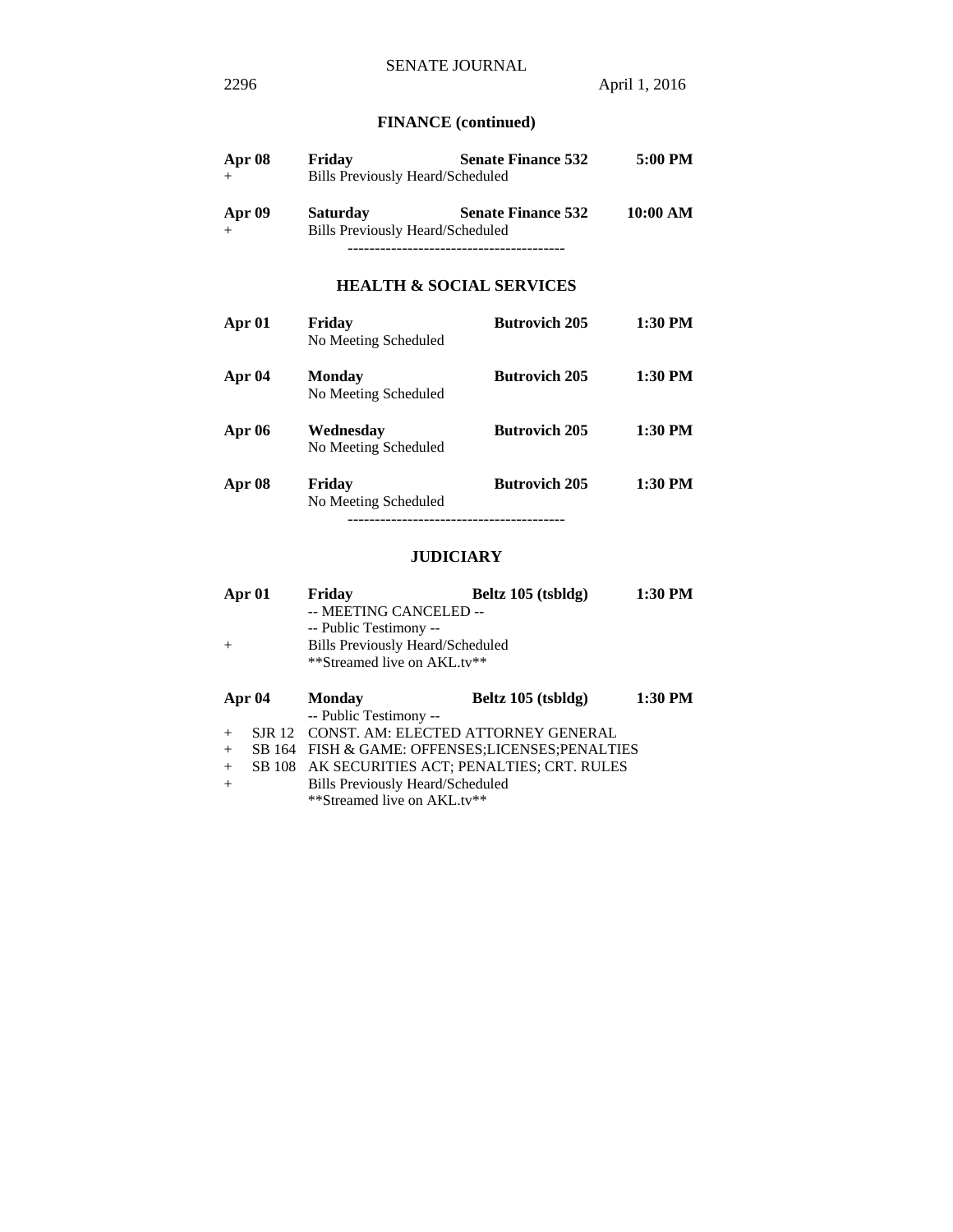# **JUDICIARY (continued)**

| Apr $06$ | Wednesday<br>-- Public Testimony --                                    | Beltz 105 (tsbldg) | 1:30 PM |
|----------|------------------------------------------------------------------------|--------------------|---------|
| $+$      | <b>Bills Previously Heard/Scheduled</b><br>**Streamed live on AKL.tv** |                    |         |
| Apr 08   | Friday                                                                 | Beltz 105 (tsbldg) | 1:30 PM |
|          | -- Public Testimony --                                                 |                    |         |
| $+$      | <b>Bills Previously Heard/Scheduled</b>                                |                    |         |
|          | **Streamed live on AKL.tv**                                            |                    |         |

----------------------------------------

# **LABOR & COMMERCE**

| Apr $05$ |               | <b>Tuesday</b>                                     | Beltz 105 (tsbldg) | 1:30 PM   |
|----------|---------------|----------------------------------------------------|--------------------|-----------|
| $+$      |               | Consideration of Governor's Appointee:             |                    |           |
|          |               | Alaska Gasline Development Corporation Board of    |                    |           |
|          |               | <b>Directors</b>                                   |                    |           |
| $+$      |               | SB 156 INSURANCE COVERAGE FOR CONTRACEPTIVES       |                    |           |
| $+$      |               | SB 193 EXTEND EXEMPTION FOR SMALL POWER PLANTS     |                    |           |
| $+$      |               | HB 268 AIDEA: DIVIDEND TO STATE: INCOME: VALUATION |                    |           |
| $+$      |               | <b>Bills Previously Heard/Scheduled</b>            |                    |           |
|          |               | -- Public Testimony --                             |                    |           |
|          |               |                                                    |                    |           |
|          | <b>Apr 07</b> | Thursdav                                           | Beltz 105 (tsbldg) | $1:30$ PM |
| $+$      |               | HB 305 RECREATIONAL/AVOCATIONAL TRAINING EXEMPT.   |                    |           |
| $+$      |               |                                                    |                    |           |
|          |               | HB 314 AK REG ECON ASSIST. PROGRAM; EXTEND         |                    |           |
|          |               | <pending referral=""></pending>                    |                    |           |
| $+$      |               | <b>Bills Previously Heard/Scheduled</b>            |                    |           |
|          |               | -- Public Testimony --                             |                    |           |
|          |               |                                                    |                    |           |

### **RESOURCES**

| Apr 01 | Friday                                            | <b>Butrovich 205</b> | 3:30 PM |
|--------|---------------------------------------------------|----------------------|---------|
|        | -- Please Note Hearing May Go Until 5:30 p.m. --  |                      |         |
| $+$    | Overview: State of Food Security in Alaska        |                      |         |
|        | -- Testimony <invitation only=""> --</invitation> |                      |         |
| $+$    | Bills Previously Heard/Scheduled:                 |                      |         |
|        | += SB 163 NATL. RES. WATER NOMINATION/DESIGNATION |                      |         |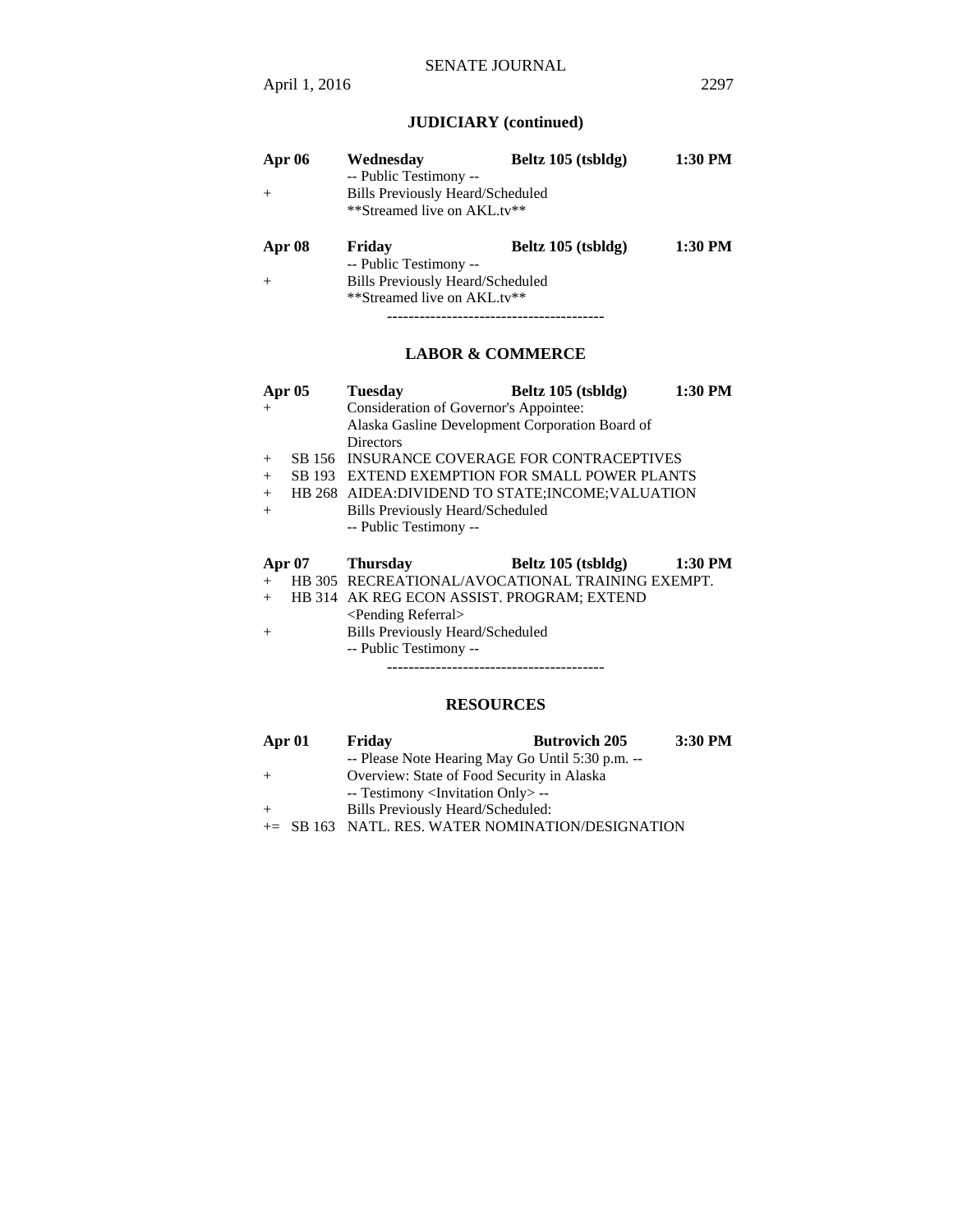# **RESOURCES (continued)**

| Apr 02             |        | <b>Saturday</b>                                              | <b>Butrovich 205</b> | $2:00$ PM |
|--------------------|--------|--------------------------------------------------------------|----------------------|-----------|
|                    |        | -- Please Note Additional Hearing --                         |                      |           |
| $\hspace{0.1mm} +$ |        | Overview: Alaska's Oil and Gas Tax Credit System:            |                      |           |
|                    |        | Department of Revenue; Legislative Consultants               |                      |           |
|                    |        | enalytica                                                    |                      |           |
|                    |        | -- Testimony <invitation only=""> --</invitation>            |                      |           |
| $\hspace{0.1mm} +$ |        | Bills Previously Heard/Scheduled:                            |                      |           |
| $+=$               | SB 163 | NATL. RES. WATER NOMINATION/DESIGNATION                      |                      |           |
| Apr 04             |        | <b>Monday</b>                                                | <b>Butrovich 205</b> | 3:30 PM   |
| $\hspace{0.1mm} +$ |        | HB 247 TAX;CREDITS;INTEREST;REFUNDS;O & G                    |                      |           |
|                    |        | <pending referral=""> -- Invited Testimony Only --</pending> |                      |           |
| $^{+}$             | SB 130 | TAX;CREDITS;INTEREST;REFUNDS;O & G                           |                      |           |
|                    |        | -- Testimony <invitation only=""> --</invitation>            |                      |           |
| $^+$               |        | <b>Bills Previously Heard/Scheduled</b>                      |                      |           |
|                    |        |                                                              |                      |           |
| <b>Apr 05</b>      |        | <b>Tuesday</b>                                               | <b>Butrovich 205</b> | 3:30 PM   |
| $+$                |        | Consideration of Governor's Appointee:                       |                      |           |
|                    |        | Alaska Gasline Corporation Board of Directors:               |                      |           |
|                    |        | <b>Joey Merrick</b>                                          |                      |           |
|                    |        | -- Public Testimony on Appointee --                          |                      |           |
| $+$                |        | HB 247 TAX; CREDITS; INTEREST; REFUNDS; O & G                |                      |           |
|                    |        | <pending referral=""> -- Invited Testimony Only --</pending> |                      |           |
| $+=$               | SB 130 | TAX;CREDITS;INTEREST;REFUNDS;O & G                           |                      |           |
|                    |        | -- Testimony <invitation only=""> --</invitation>            |                      |           |
| $\hspace{0.1mm} +$ | SB 129 | AIDEA: FUNDS; LOANS; PROGRAMS; DIVIDEND                      |                      |           |
|                    |        | -- Testimony <invitation only=""> --</invitation>            |                      |           |
| $\,{}^+$           |        | <b>Bills Previously Heard/Scheduled</b>                      |                      |           |
|                    | Apr 06 | Wednesday                                                    | <b>Butrovich 205</b> | 3:30 PM   |
| $^+$               |        | HB 247 TAX; CREDITS; INTEREST; REFUNDS; O & G                |                      |           |
|                    |        | <pending referral=""> -- Invited Testimony Only --</pending> |                      |           |
| $+=$               | SB 130 | TAX;CREDITS;INTEREST;REFUNDS;O & G                           |                      |           |
|                    |        | -- Testimony <invitation only=""> --</invitation>            |                      |           |
| $^+$               |        | <b>Bills Previously Heard/Scheduled</b>                      |                      |           |
| <b>Apr 07</b>      |        | <b>Thursday</b>                                              | <b>Butrovich 205</b> | 3:30 PM   |
| $^{+}$             |        | HB 247 TAX;CREDITS;INTEREST;REFUNDS;O & G                    |                      |           |
|                    |        | <pending referral=""> --Invited Testimony Only--</pending>   |                      |           |
| $+=$               | SB 130 | TAX;CREDITS;INTEREST;REFUNDS;O & G                           |                      |           |
|                    |        | -- Testimony <invitation only=""> --</invitation>            |                      |           |
| $\hspace{0.1mm} +$ |        | <b>Bills Previously Heard/Scheduled</b>                      |                      |           |
|                    |        |                                                              |                      |           |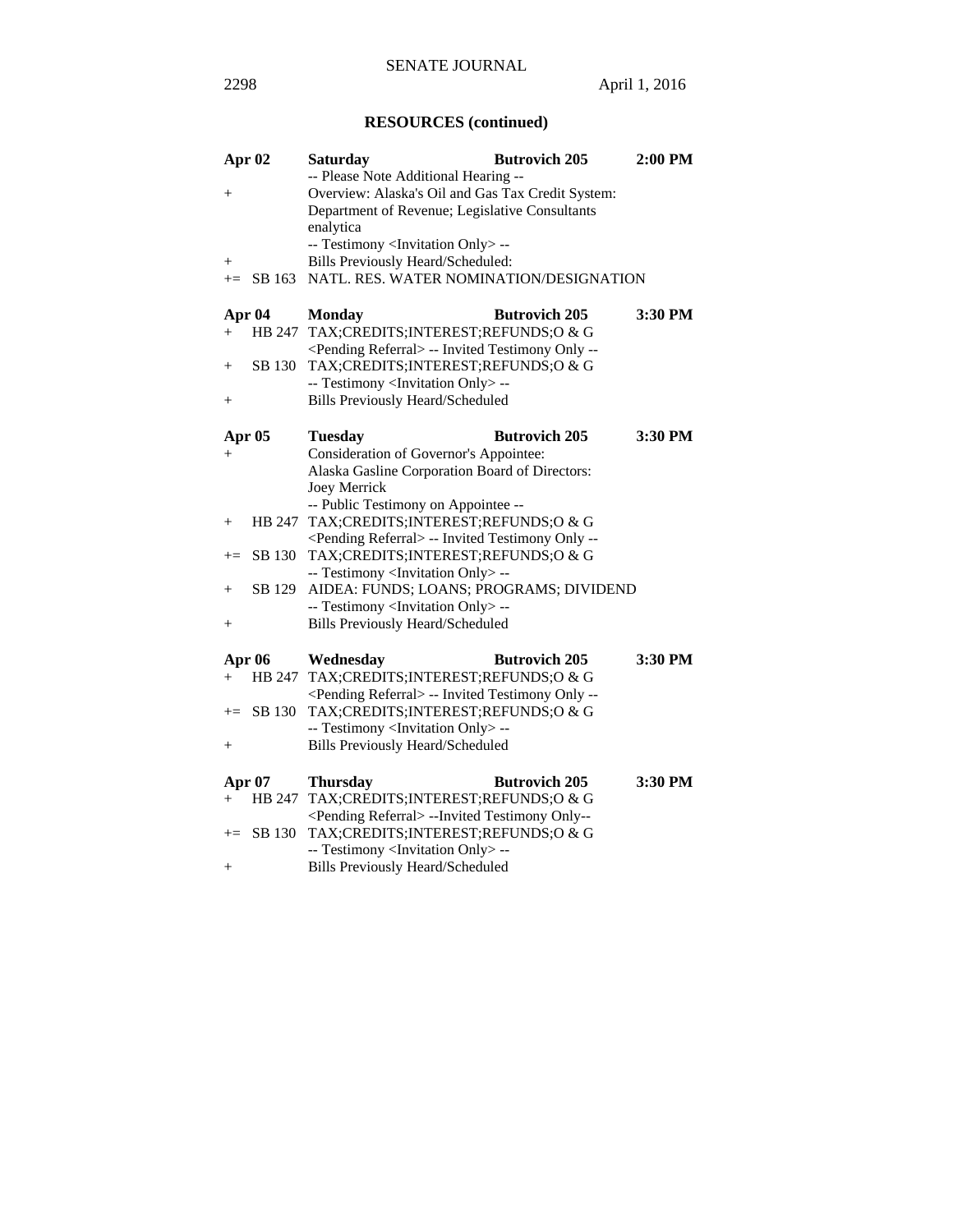# **RESOURCES (continued)**

| Apr 08        | Friday                                                     | <b>Butrovich 205</b> | 3:30 PM |
|---------------|------------------------------------------------------------|----------------------|---------|
| $+$           | HB 247 TAX;CREDITS;INTEREST;REFUNDS;O & G                  |                      |         |
|               | <pending referral=""> --Invited Testimony Only--</pending> |                      |         |
|               | $+=$ SB 130 TAX;CREDITS;INTEREST;REFUNDS;O & G             |                      |         |
|               | -- Testimony <invitation only=""> --</invitation>          |                      |         |
| $^{+}$        | <b>Bills Previously Heard/Scheduled</b>                    |                      |         |
|               |                                                            |                      |         |
|               |                                                            |                      |         |
| <b>Apr 09</b> | <b>Saturday</b>                                            | <b>Butrovich 205</b> | 3:30 PM |
|               | HB 247 TAX;CREDITS;INTEREST;REFUNDS;O & G                  |                      |         |
|               | <pending referral=""> --Invited Testimony Only--</pending> |                      |         |
|               | $+=$ SB 130 TAX;CREDITS;INTEREST;REFUNDS;O & G             |                      |         |
|               | -- Testimony <invitation only=""> --</invitation>          |                      |         |

----------------------------------------

# **STATE AFFAIRS**

|        | <b>Apr 05</b> | <b>Tuesday</b>                                         | <b>Butrovich 205</b> | 9:00 AM |
|--------|---------------|--------------------------------------------------------|----------------------|---------|
| $+$    |               | HB 324 VIOLENT CRIMES COMP BOARD MEMBERSHIP            |                      |         |
|        |               | -- Public Testimony --                                 |                      |         |
| $^{+}$ |               | <b>HB 231 EXTEND BOARD OF PAROLE</b>                   |                      |         |
|        |               | -- Public Testimony --                                 |                      |         |
| $^{+}$ |               | Consideration of Governor's Appointee:                 |                      |         |
|        |               | -- Public Testimony on Appointee --                    |                      |         |
|        |               | Department of Corrections - Commissioner Dean Williams |                      |         |
| $^{+}$ |               | <b>Bills Previously Heard/Scheduled</b>                |                      |         |
|        |               |                                                        |                      |         |
|        | <b>Apr 07</b> | <b>Thursday</b>                                        | <b>Butrovich 205</b> | 9:00 AM |
|        |               | -- Please Note Time Change --                          |                      |         |
| $+$    |               | <b>Consideration of Governor's Appointees:</b>         |                      |         |
|        |               | -- Public Testimony on Appointees --                   |                      |         |
|        |               | Board of Fisheries:                                    |                      |         |
|        |               | <b>Israel Payton</b>                                   |                      |         |
|        |               | Alan Cain                                              |                      |         |
|        |               | <b>Robert Ruffner</b>                                  |                      |         |
|        |               | <above agenda="" from="" item="" removed=""></above>   |                      |         |
| $+=$   | SB 150        | MVA COMMISSIONER MEMBER OF CDVSA                       |                      |         |
| $+$    |               | HB 273 VEHICLES: TRANSFER ON DEATH TITLE; ESTATES      |                      |         |
|        |               | -- Public Testimony --                                 |                      |         |
| $+$    | <b>HB</b> 77  | DISABILITY: ID/LICENSE AND TRAINING ROMTS.             |                      |         |
|        |               | -- Public Testimony --                                 |                      |         |
| $^{+}$ |               | <b>Bills Previously Heard/Scheduled</b>                |                      |         |